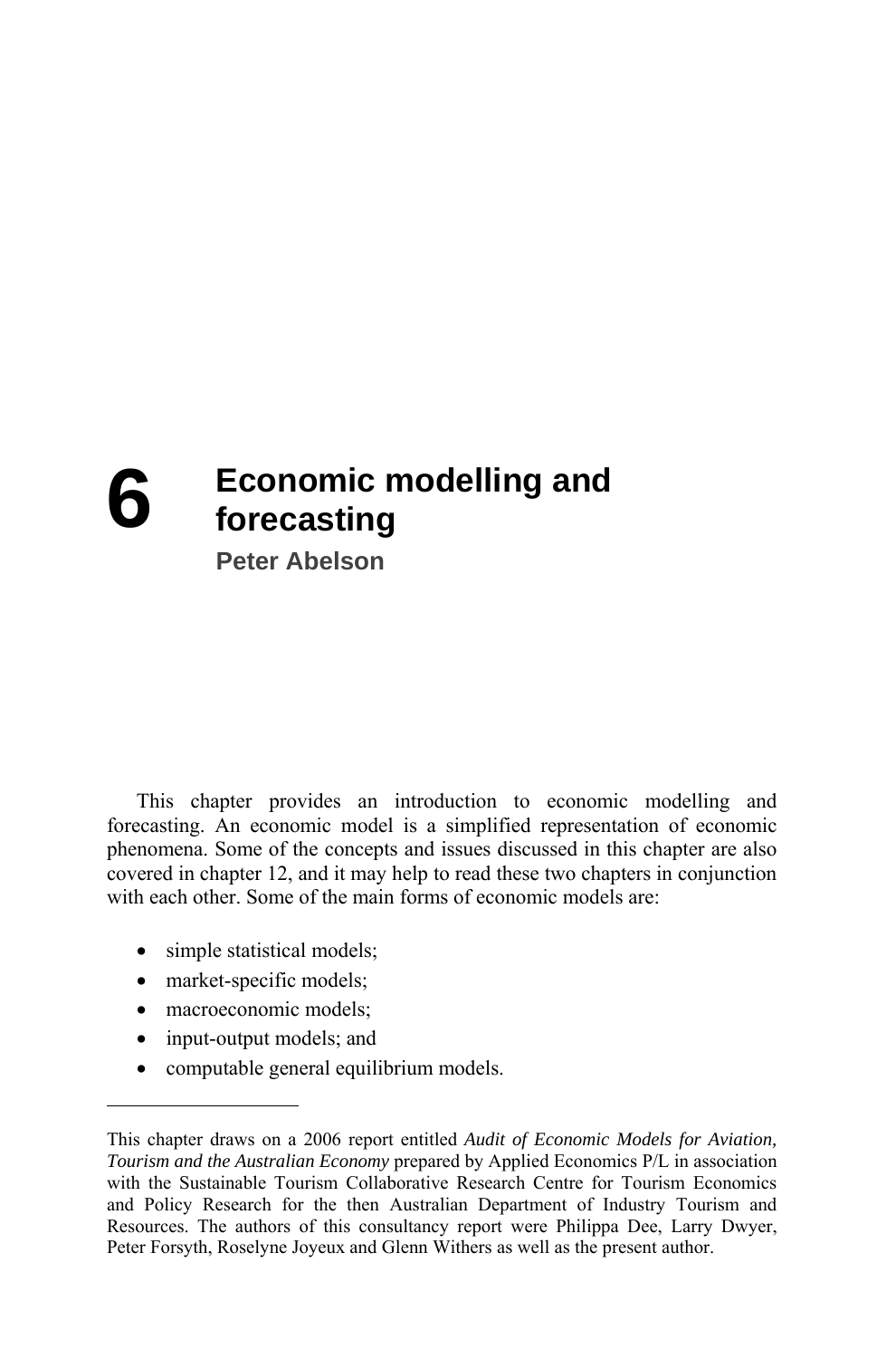#### 2 *Frameworks for using evidence*

We will see that these models are not mutually exclusive and can often be used in combination to assess the impact of proposed changes or actions. We will illustrate the general concepts involved in economic modelling and forecasting with reference to a 'live' policy issue, namely modelling the impact of liberalising aviation policies on the Australian economy, and particularly on the tourism sector.

# **Modelling requirements**

Economists use economic models to explain and predict different types of economic outcomes. These outcomes include quantities and prices of goods, revenues and costs, wages, the rate of interest, exchange rates and trade outcomes, to name but a few. These outcomes may be modelled at the level of the firm, industry or market. They can also be modelled at the level of a region or the economy as a whole. To understand the alternative economic models that can be used to inform decision-making we need to be clear about the outcomes we require the model to produce.

It is important to note that different stakeholders will often be interested in different types of outcomes. Thus the outputs required of a model of the impacts of liberalising aviation by the Australian and state governments and by industry may well differ. The Australian government is likely to be most interested in national outcomes, though not exclusively so. Industries are likely to have a more sectoral and geographic perspective, though again not exclusively so.

### **National effects**

There are two main kinds of output that affect the nation as a whole and which may be the desired outcome of an economic model: national economic activity as measured by changes in gross domestic production (GDP); and the national welfare effect. As will be seen, national economic activity and welfare are related, but they differ in significant ways.

GDP equals the sum of gross value added (GVA) in each of 17 major industry sectors (plus the value of ownership of dwellings) plus indirect taxes. The value added in any sector equals the gross expenditure (or gross output) in the sector less the value of goods and services purchased for, or used up in, the process of production in that sector.

On the other hand, the national welfare effect is the sum of benefits (or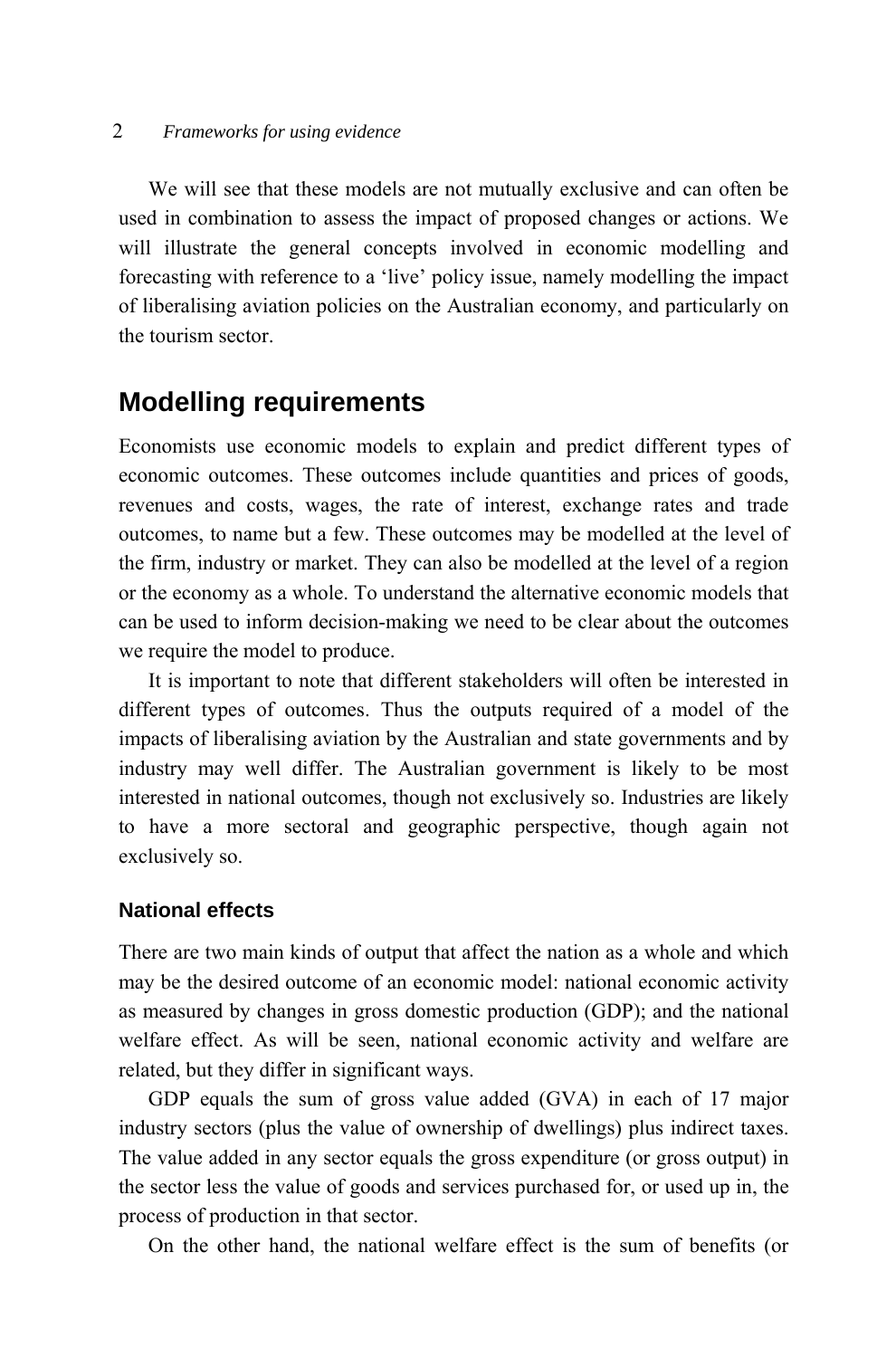surpluses) to Australian producers, consumers, governments and third parties that arise from a particular change. Benefit is defined here, as is usual in measures of economic welfare, as the value of the activity to consumers or producers over the (opportunity) cost to consumers or producers of acquiring that benefit. The opportunity cost of something is its highest value in alternative use. All inputs to production are likely to have an opportunity cost. The larger the sum of the net benefits, the greater is the gain in economic welfare, also described as national net social benefit.

The concept of net social benefit or welfare is broader than production or income as measured by GDP. The following examples from airline deregulation and the tourism industry illustrate how welfare effects are not necessarily reflected in, or measured by, change in GDP.

- The benefits to Australians currently travelling overseas who pay lower prices to foreign airlines and who purchase goods and services while overseas do not show up in GDP figures. This is an example of a 'terms of trade' effect.
- GDP does not measure consumer surpluses associated with increased overseas trips. Suppose that an Australian consumer is faced initially with a \$2500 airfare from a foreign airline and chooses to purchase an imported television for \$2000. Now the airfare falls to \$2000, and the consumer purchases the airfare instead of the television. The consumer is better off because she is making a preferred purchase, but there is no change in Australian GDP.
- If the tourism sector expands by employing previously unemployed labour and leisure has a value (work has an opportunity cost), GDP increases by more than net welfare.
- Suppose that a worker is indifferent between working for \$60,000 in a coal mine in the Hunter region or for \$40,000 in tourism employment in Port Macquarie on the New South Wales coast. Currently he works in the mine because there is no tourist job available. With a fall in airfares as s result of deregulation and an increase in tourism, he takes a new job for \$45,000 in Port Macquarie. There is a welfare gain of \$5000 (in welfare terms the worker is \$5000 better off), but GDP has fallen by \$15,000.
- GDP does not include non-market effects, notably environmental effects such as aircraft noise or emissions of greenhouse gases.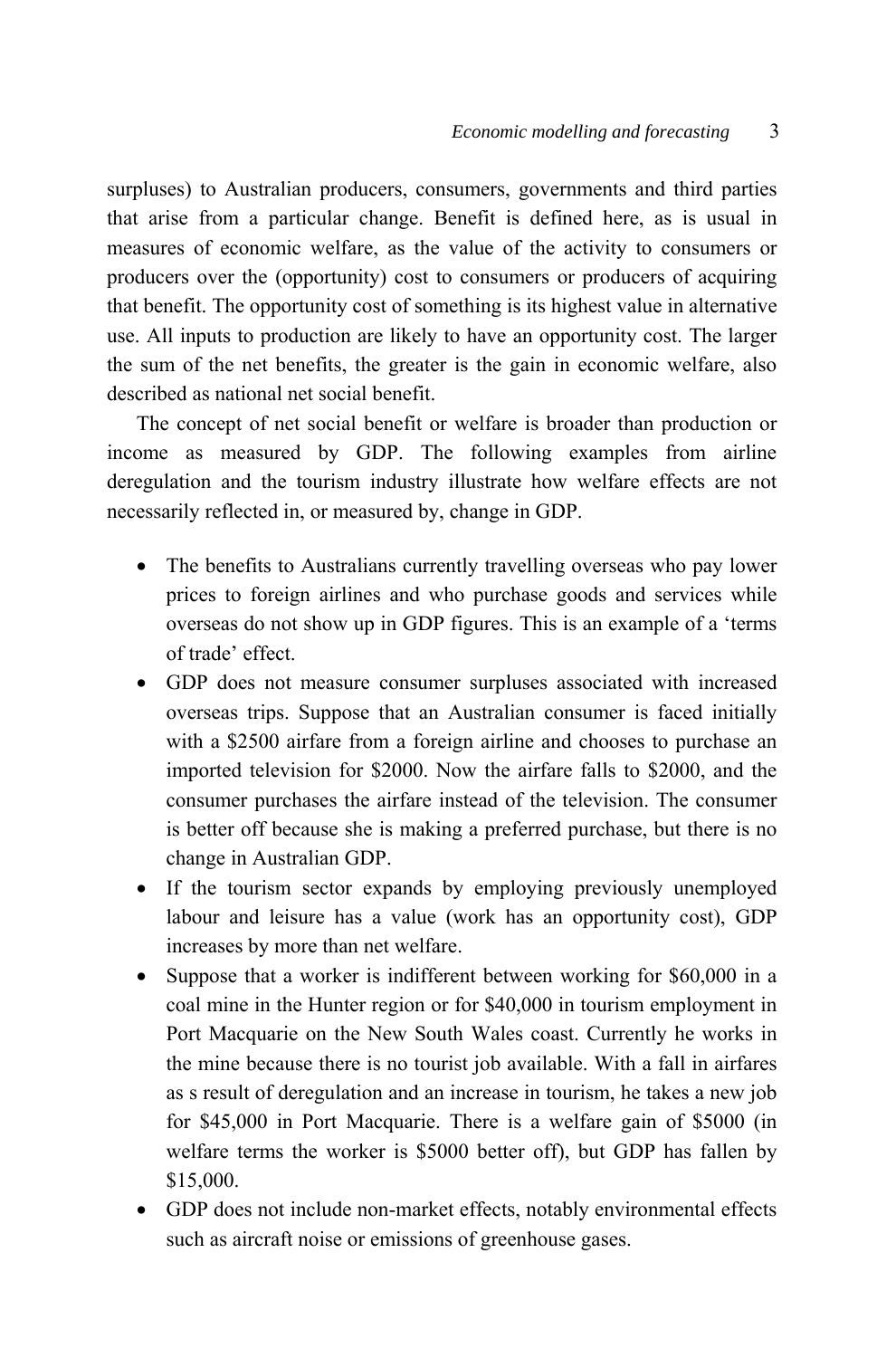#### 4 *Frameworks for using evidence*

• Some income from GDP may accrue to foreigners.

For most policy purposes, the welfare effect is more important than the output effect. Economic activity is a major component of welfare but not the whole of welfare. Sometimes an economic activity measure can be used as a proxy for economic welfare, but this should be done cautiously.

### **Regional effects**

Typically state and local governments are most interested in economic effects at the state, regional or local level. The economic effects here are usually regional output and employment. Industry also has an interest in regional impacts because these can strongly influence local planning decisions and other industry facilitation processes.

It should be noted that the regional economic impact could exceed the national impact. For example, tourism expansion in one region might draw on resources from other regions (Forsyth 2005a). An increase in output in one area is then partly offset by lower output in another area, so that the total national effect can be significantly different from the regional outcome.

Changes in regional output effects may also exceed the regional net welfare benefits when:

- previously unemployed local resources are brought into production and these resources have a leisure opportunity cost; and
- labour or other factors of production move into the region in response to increased demand.

Furthermore, studies that focus exclusively on the production side of economic activity may overlook effects for consumers and third parties.

A change in gross expenditure is sometimes assumed to be synonymous with a change in gross output and regarded accordingly as an important output of an economic model. However, changes in total output depend on the availability of resources and can be estimated only after allowing for the opportunity cost of production (losses in other sectors). Forecasts of gross expenditure are an important input to estimates of changes in regional output, but expenditure itself is often a misleading indicator of regional output effects.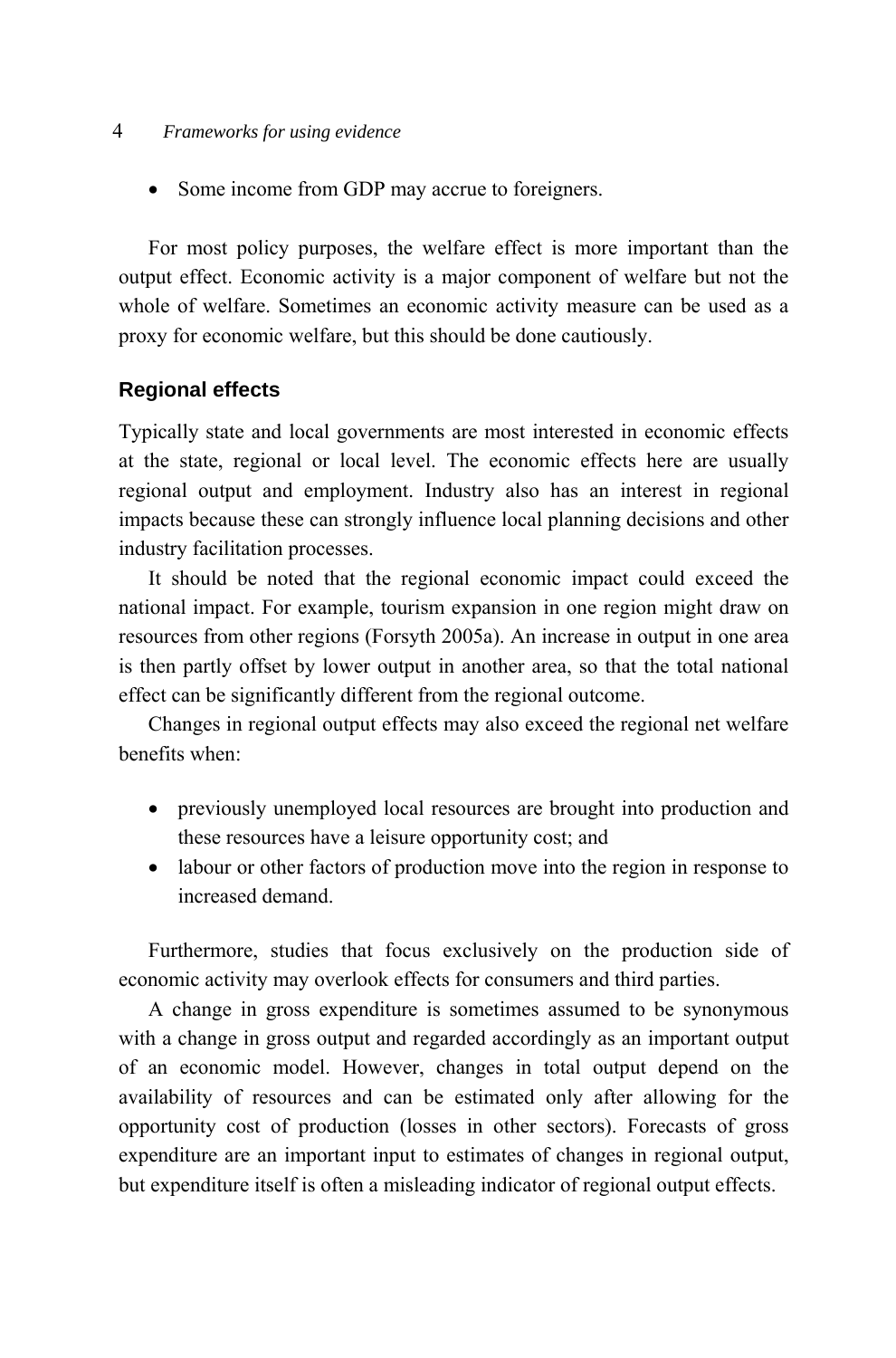### **Industry effects**

The purpose of economic modelling can be to assess the impact of possible changes on a specific industry or industries alone. There is a great variety of market data that can be relevant to such an assessment. Such data are often commodity or service specific and area specific. For example, the core data needs of the aviation and tourism industries include:

- gross national expenditure on aviation and tourism, including (i) numbers of tourists by type and origin and (ii) expenditure per tourist by type and origin;
- numbers employed nationally in the aviation and tourism industries;
- gross expenditure and/or employment in major industry sub-sectors (such as airports, airlines, domestic transportation, accommodation, food and drink and recreational services, and other retail);
- models of impacts of specific kinds of tourism expenditure, such as expenditure on major events, arts, culture and entertainment, tourism retailing, and educational tourism.
- gross expenditures and/or employment by industry by region; and
- gross value added in aviation and tourism industries.

Table 6.1 provides a summary of the major economic outputs that may be required by the main stakeholders in aviation and tourism and the national economy. The output(s) and level(s) of analysis desired by decision-makers then frames the choice of economic models, and the various choices discussed in the following sections.

| Level of analysis | Output required                                                                                                                                                         |  |
|-------------------|-------------------------------------------------------------------------------------------------------------------------------------------------------------------------|--|
| National impacts  | Gross domestic output and employment<br>Gross value added in aviation and tourism sectors<br>National welfare (net social benefit) effects                              |  |
| Regional impacts  | Regional output and employment<br>Regional welfare (net social benefit) effects                                                                                         |  |
| Industry impacts  | Gross expenditure in aviation and tourism<br>Number of tourists and expenditure per tourist<br>Gross expenditure on industry sub-sectors<br>Gross expenditure by region |  |

| Table 6.1 Major outputs required for aviation and tourism analysis |  |
|--------------------------------------------------------------------|--|
|--------------------------------------------------------------------|--|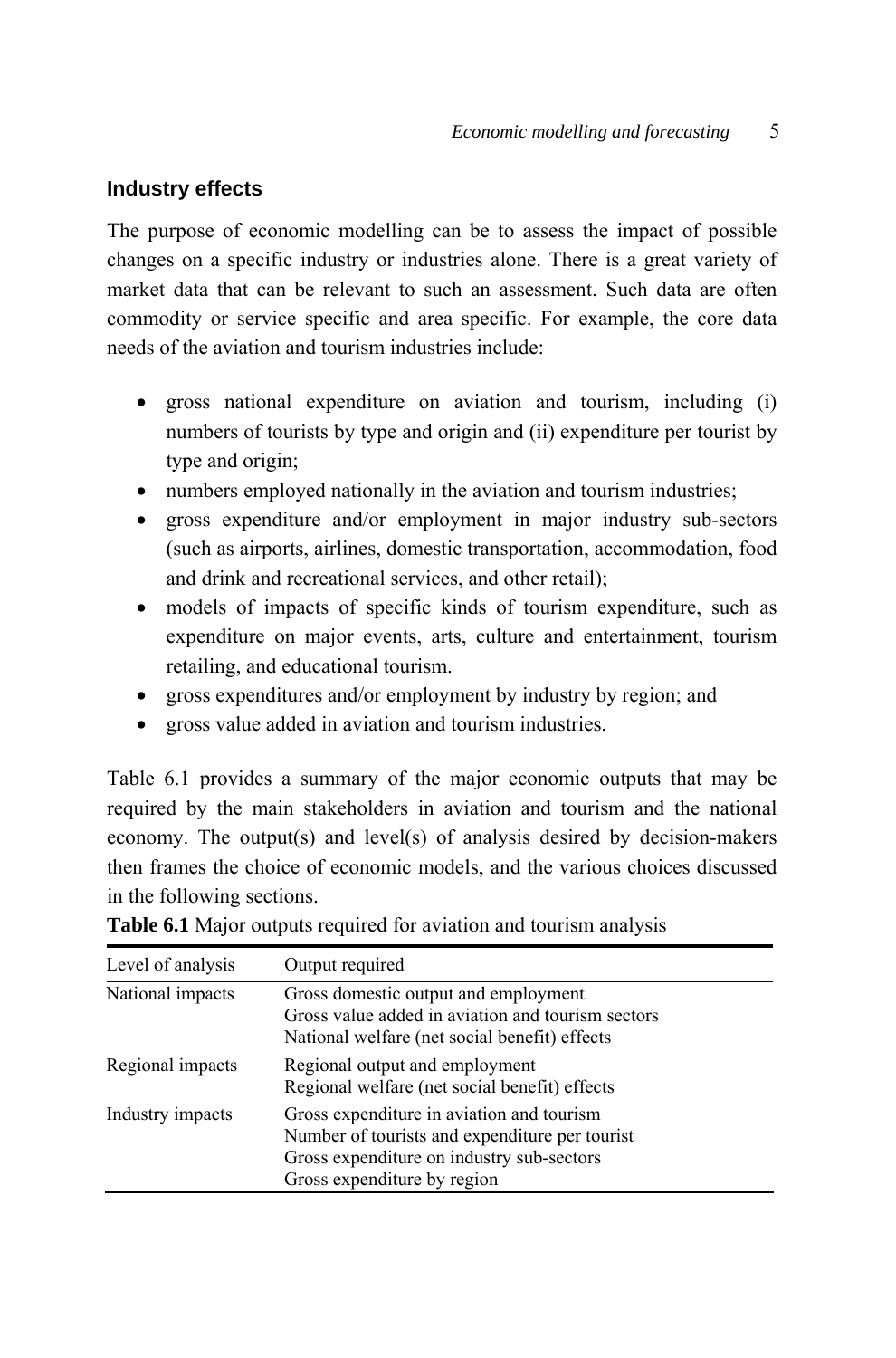6 *Frameworks for using evidence* 

# **Basic statistical models**

Basic statistical models draw on generic statistical methods (discussed in chapter 12) to describe economic phenomena. There are three types of basic statistical models:

- univariate time series:
- multivariate time series; and
- multivariate structural estimation models.

### **Univariate time series models**

A univariate time series model can provide forecasts without requiring knowledge of, and forecasts for, any other explanatory variables. Such a model is a sophisticated form of extrapolation that takes the systematic components of past behaviour and projects them into the future.

Univariate time series models depend upon sets of time series data. The pattern of movement of this series of data is broken down into various components. The variable, as recorded over many observations through time, is decomposed into the trend, cycle and seasonality elements.

An example is airline passenger numbers over a given route. We can make a forecast of passenger numbers for this route for the next year by looking at monthly data collected for the past ten years. This data series is broken down into the long-term trend of passenger numbers, cyclical ups and down around this trend over shorter periods such as 3-5 year intervals, and seasonal variation such as summer highs and winter lows.

Univariate time series modelling is useful where knowledge of the determinants of the primary variable is limited, or data for other explanatory variables are difficult to obtain, but good historical data on the primary variable are available. However, such time series models are not designed to forecast over long horizons. In our example, a forecast of passenger numbers in ten years time, based on the behaviour of passenger numbers over the previous ten years, is a risky business; predicting what these numbers will be over the next year is less so.

Where longer-term forecasts are needed or where interest also lies in multivariate understanding of causation and behavioural relationships, for either industry or government purposes, univariate time-series analysis can be used as a check on the effectiveness of more elaborate methodologies, which are based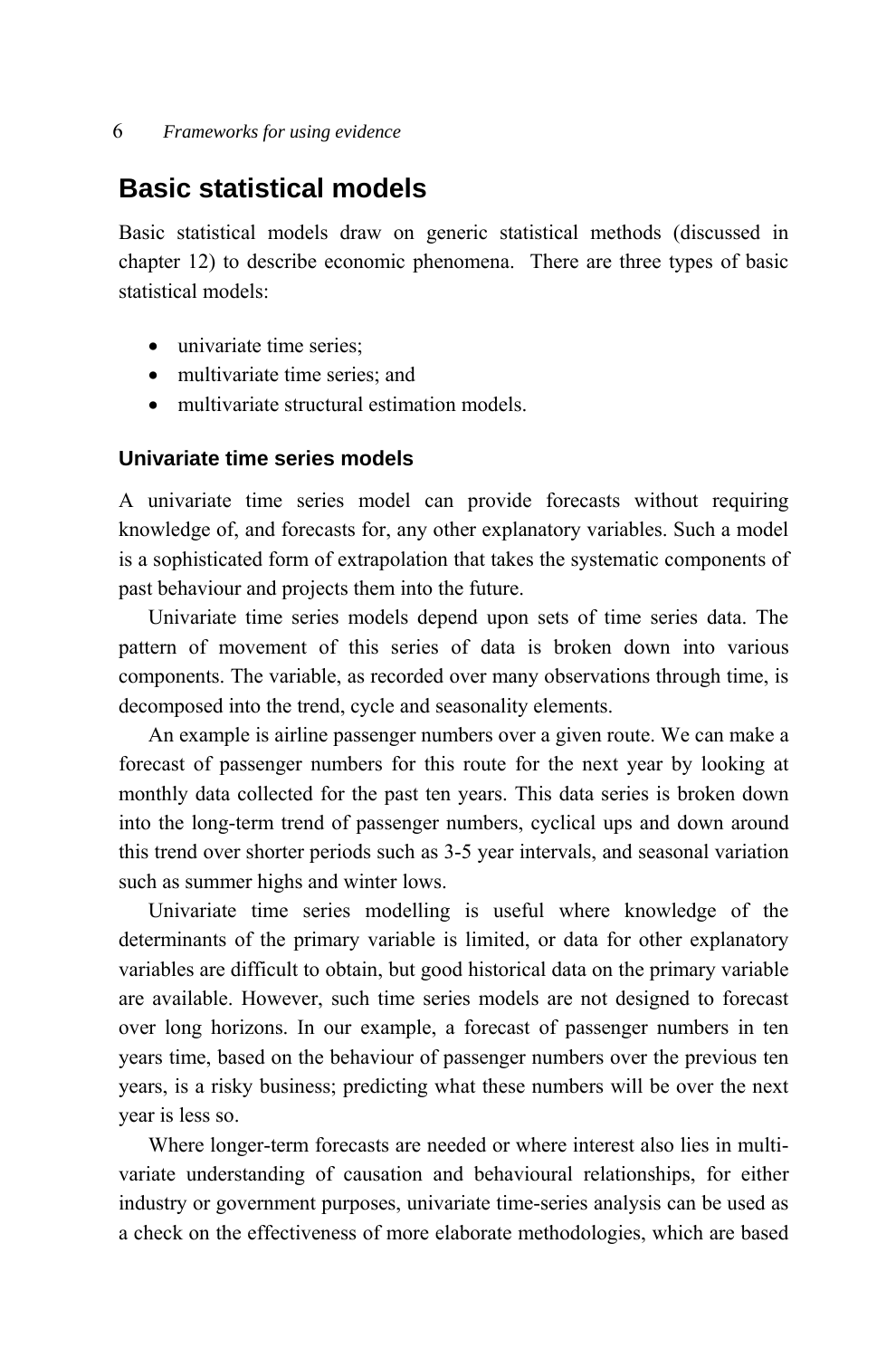on data for additional variables.

#### **Multivariate time series models**

Multivariate time series models are more complex than univariate models in that the forecast values of the variable of interest (such as passenger numbers) are explained not just by the past values of the variable of interest, but also by the past values of other variables in the model. In this way, multivariate time series modelling can be used to test which variables help to explain the past history of another variable. The model is thereby 'built up' from the statistical analysis (rather than from theory, as is the case with multivariate structural estimation models are discussed below). This statistical testing of which variables are related to the primary variable of interest can verify the existence of a causal relationship and its strength, and can be important where data for full structural estimation are not available. Analysis of dependent variables can still proceed without problems of bias due to omitted independent variables affecting the results.

### **Multivariate structural estimation models**

Structural estimation models, unlike time series models, take their lead from economic theory, which specifies in general terms how a variable of interest (the dependent variable) is influenced by other explanatory variables (independent variables). For example, consumer theory tells us that the number of airline passenger flights undertaken is a function of the price of such flights, the price of complements and substitutes (for example, rail or car travel), income levels, and a range of possible other variables relating to the characteristics of the flights and the surrounding environment. Data are thereby obtained (if possible) for the variables that the theory puts forward as important.

The relationships indicated from the process of theorising can be expressed in a single equation, where a set of independent variables determines the value of a dependent variable such as passenger numbers. Alternatively, the relationship may be more complex and be expressed in a system of interlocked equations. Thus, for a region, tourism spending may be a function of, among other things, the level of unemployment. But the unemployment level in a tourism-oriented local economy may itself be a function of tourism spending.

Empirical estimates are commonly achieved by using regression methods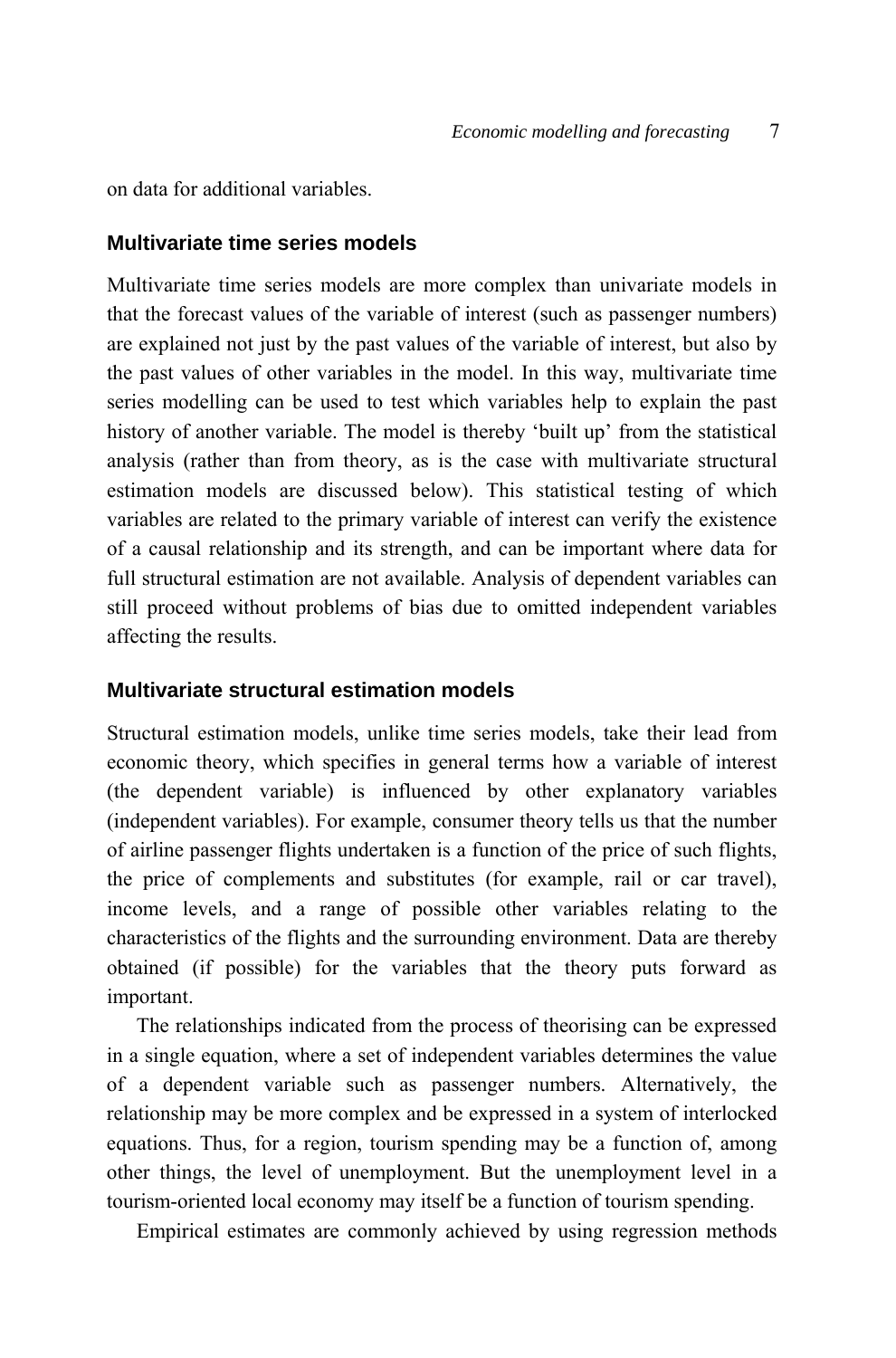(discussed in chapter 12) to estimate the magnitudes of the relationships – that is the degree to which variation in one variable affects another variable of interest. The results of this quantitative analysis can be used to inform other types of economic modelling. These other forms of modelling, into which the results of basic statistical models can feed, are the subjects of the following sections.

### **Market-specific models**

Market-specific models are concerned with outcomes in specific markets. They are sometimes described as partial equilibrium models because they tend to focus on particular markets and to ignore flow-on effects of changes in these markets on other parts of the economy. However, this is an over-simplification because, as described below, studies of markets can examine and model the effects in related markets for substitute or complementary goods.

Consider first a single market for a good as illustrated in Figure 6.1. In this figure, demand is depicted with a downward sloping curve, *D*; demand increases as price falls. The upward sloping curve, *S*, shows domestic supply as a function of price. With no imported goods, *Q*1 goods will be consumed at price  $P_1$  (where demand and supply are equal). The horizontal line,  $S_F$ represents the price at which foreign goods can be imported. With foreign trade, the price falls to  $P_2$  and domestic consumption rises to  $Q_2$ .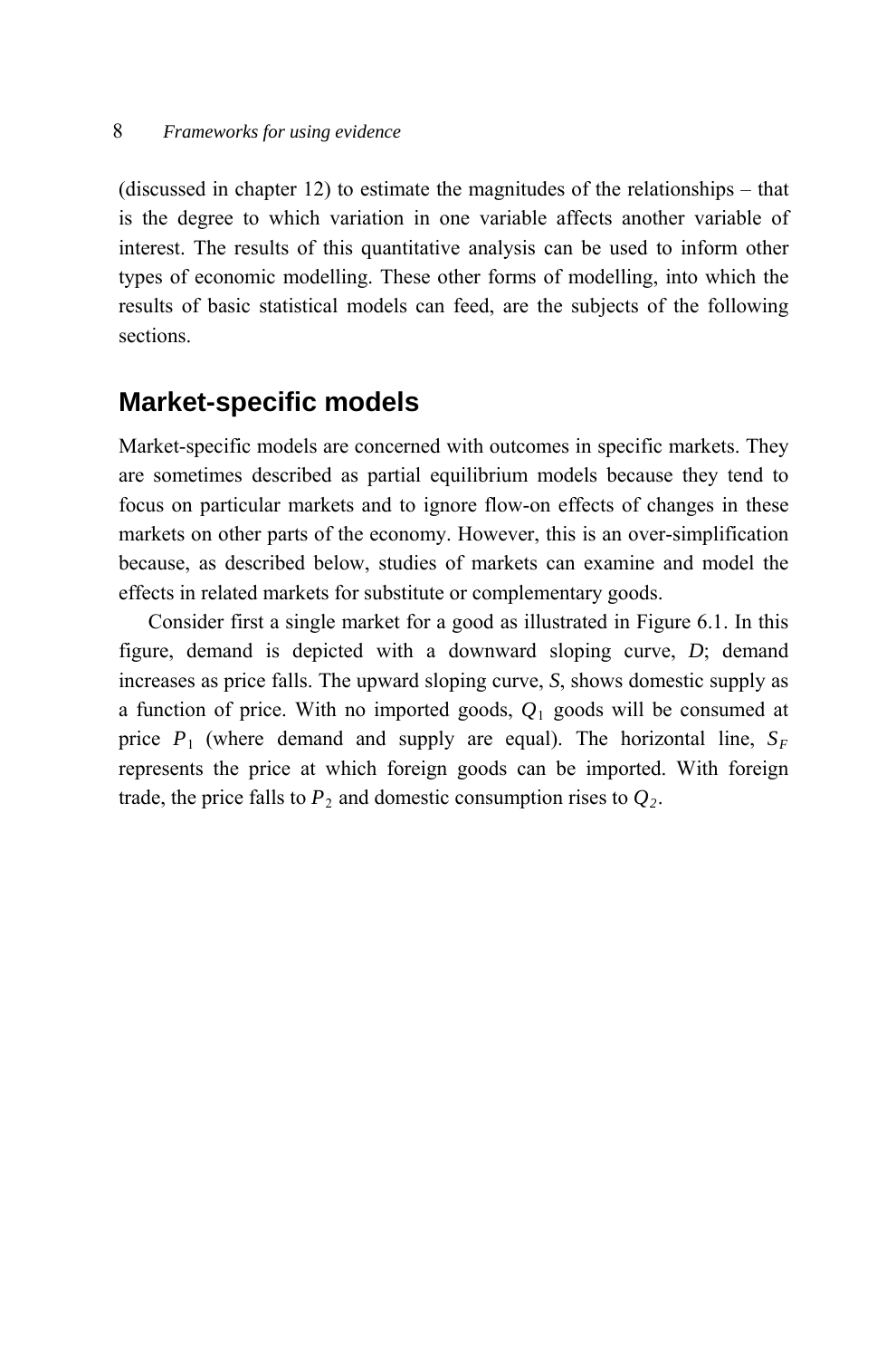**Figure 6.1** A single market with imported goods



The key parameters in a market-specific model are the estimates of demand and supply/cost and, in particular, estimates of demand and supply elasticities. The price elasticity of demand (supply) is the percentage change in quantity demanded (supplied) as a function of the percentage change in price. These elasticities may be estimated as part of the development of the model, or generated from other studies and applied to the market-specific model.

A market-specific model can examine the effect on the airline industry of route-specific events such as the entry of a new airline on particular routes, the merger of two airlines, or the liberalisation of particular air services agreements. Such models, with appropriate demand and supply functions, can provide projections for passenger numbers, air ticket prices, and expenditure on airline travel on a route-by-route basis arising from such changes. They can also provide projections for airline revenues, costs and profits.

Market models can also consider interactions between markets, as illustrated in Figure 6.2. The government wants to upgrade a major road, but also wants to know the impact this might have on rail use along an adjacent railway line. Panel (a) shows the demand for road use with two sets of costs to the road users:  $C_1$  before a road upgrade, and  $C_2$  after it. The upgrade of the road increases road use from  $Q_1$  to  $Q_2$ . Panel (b) shows the effect in the rail market. After the road upgrade, the demand schedule for rail trips falls from  $D_1$ to  $D_2$  and rail trips fall from  $Q_1$  to  $Q_2$  as road travel becomes relatively more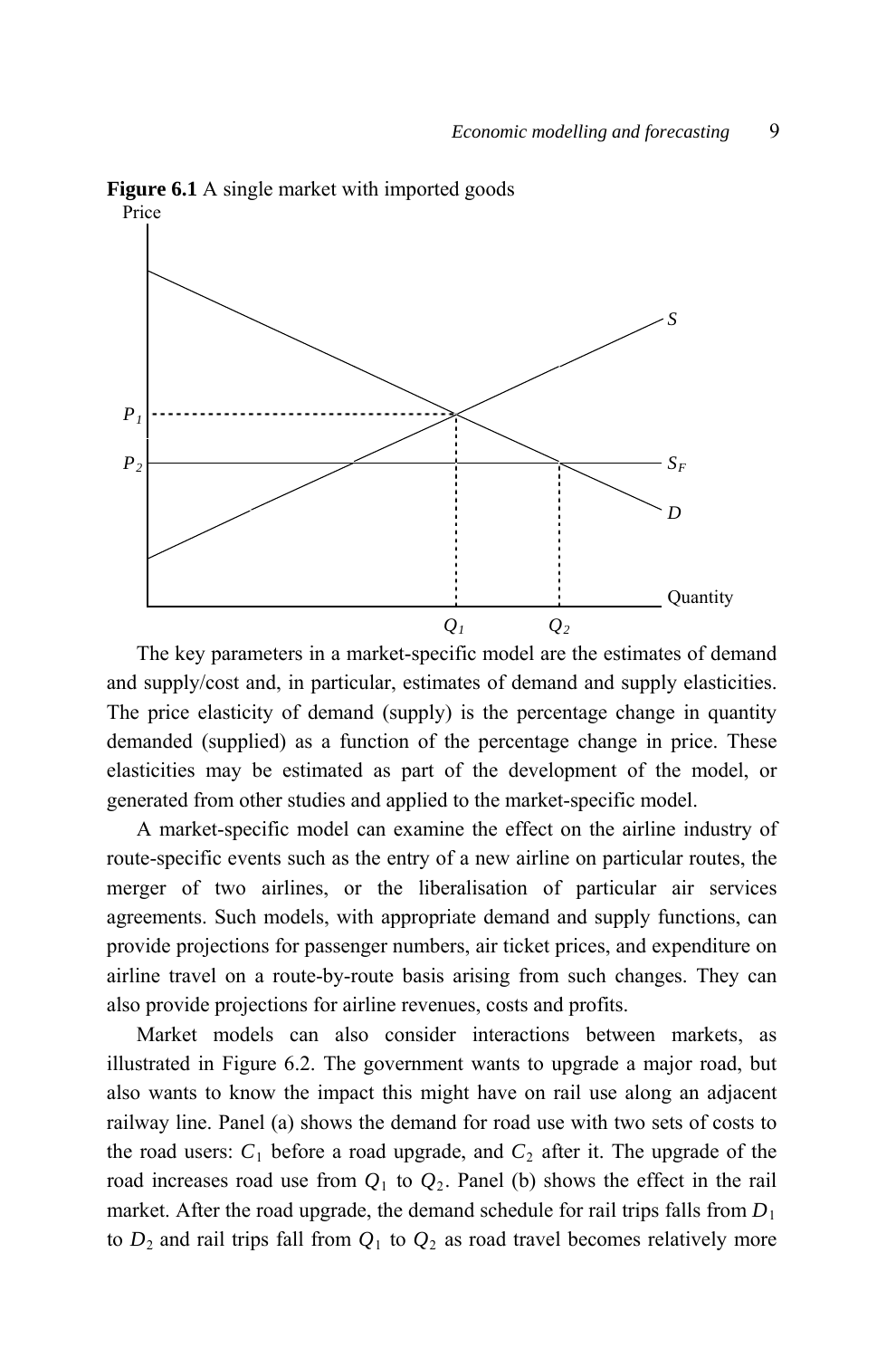attractive after the upgrade. If the fare  $(F)$  exceeds the marginal cost  $(MC)$  of a rail trip as in the diagram, the rail operator (which may also be the government) loses profits equal to area  $(Q_1 - Q_2) \times (F - MC)$ .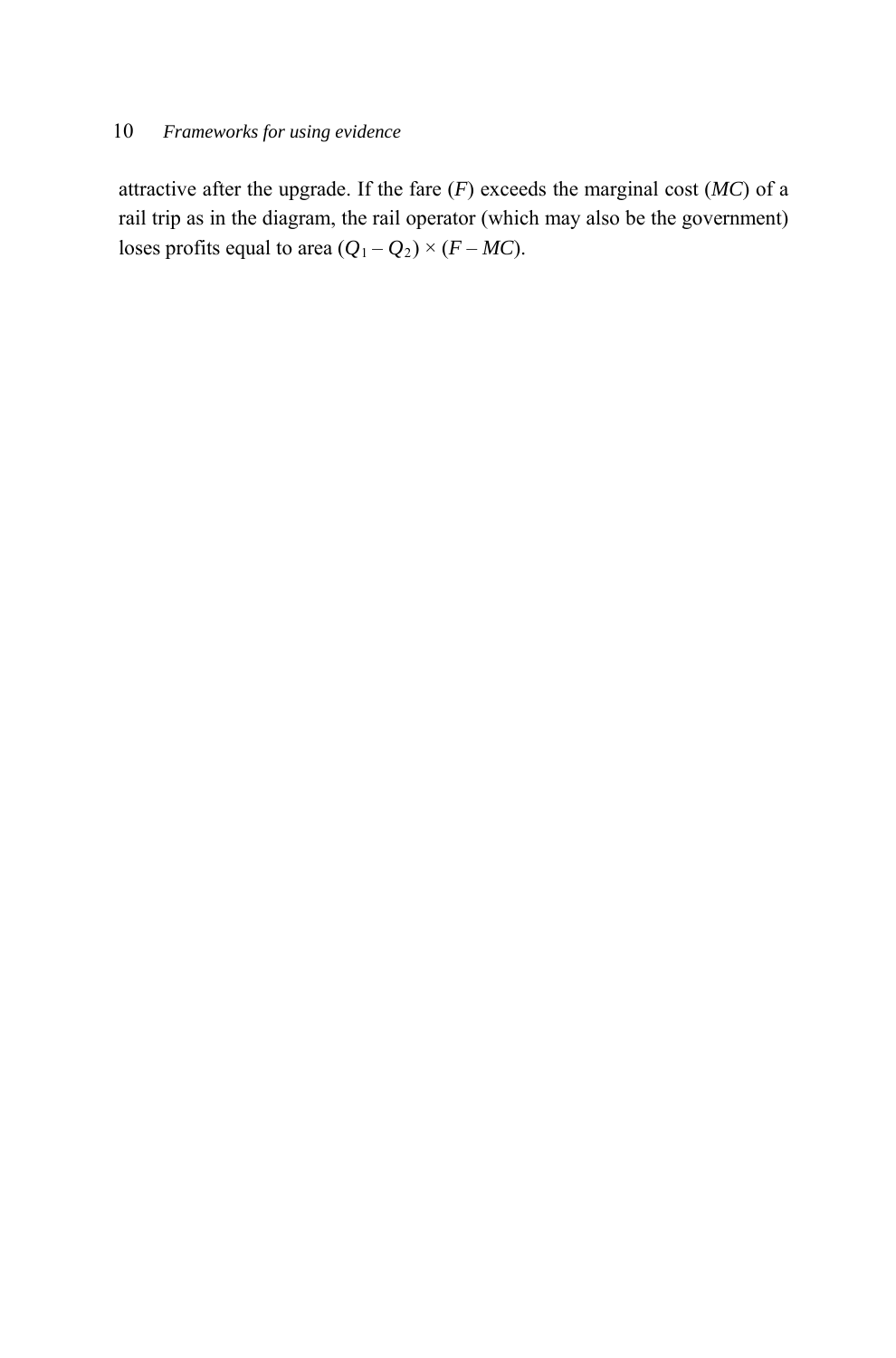*C*1 *C*2 Demand  $Q_1$   $Q_2$ Quantity

**Figure 6.2(a)** A model of related road and rail markets: road market Price (\$)

**Figure 6.2(b)** A model of related road and rail markets: rail market Price (\$)

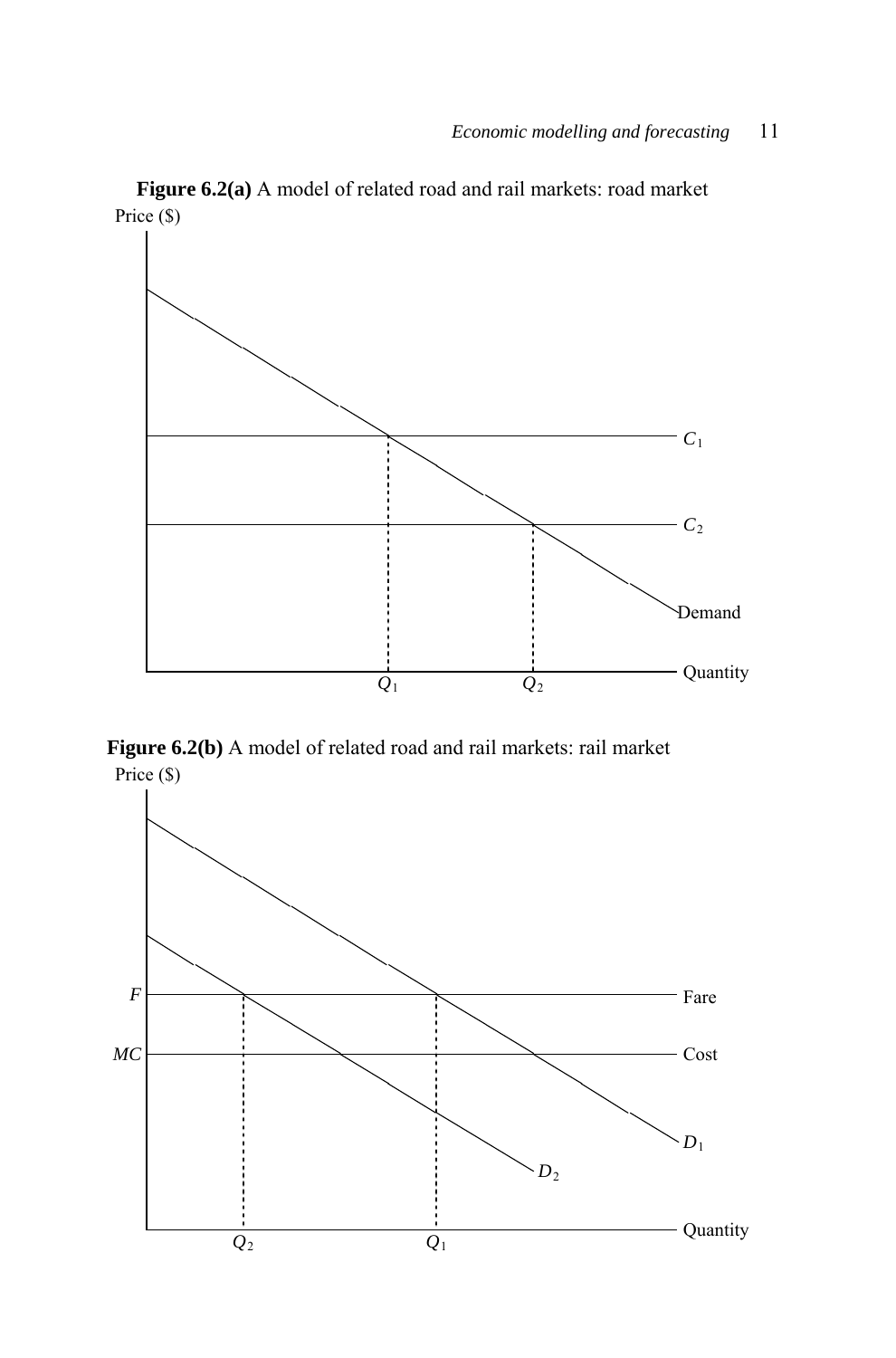#### 12 *Frameworks for using evidence*

Such market or sector-specific models can provide good estimates of the welfare effects (consumer and producer surpluses) in both the principal market affected by a change and in related markets. In most cases these estimates are a reasonably comprehensive measure of the welfare effects. The key assumption is that this policy event does not spill over to other industries or affect household incomes in a major way. In effect it assumes that prices in other sectors are close to marginal cost so that in so far as consumers spend their savings (or producers their profits) in other sectors, the generated surplus in other sectors is small or negligible. This is a common assumption where changes are small and employment high. However, if there are major spillover effects across numerous sectors, a multi-sector model may be required.

### **Macroeconomic models**

Macroeconomic models, unlike market-specific models, are designed to explain and forecast economy wide aggregates such as GDP, inflation, employment, interest rates, exchange rates and imports and exports. Macroeconomic models vary from simple models with a handful of equations up to models with several thousand equations. The simple models focus on key macroeconomic variables. More detailed models address relations between output, employment investment and other variables.

Figure 6.3 (<www.geoffwyatt.com>) provides a simple illustration of a macroeconomic model designed to explain GDP in terms of output or its equivalent, income (*Y*). GDP is a measure of the total value of economic production in a country in a given period. Subject to minor statistical discrepancies, the value of production generated should equal the value of income generated. This includes income generated to foreign owners of local resources. As shown here, GDP (or income) increases with household consumption expenditure  $(C)$  and government expenditure  $(G)$  but is a negative function of the rate of interest (*r*). On the other hand, both household consumption and the rate of interest rise with income (the latter because of the higher demand for money holding money supply constant). Further, the money supply (*M*) is negatively related to the rate of interest. In this simple model, *G* and *M* are determined outside the model (exogenously) by government and central bank decisions respectively. *Y*, *C* and *r* are determined within the model (and are described as endogenous variables).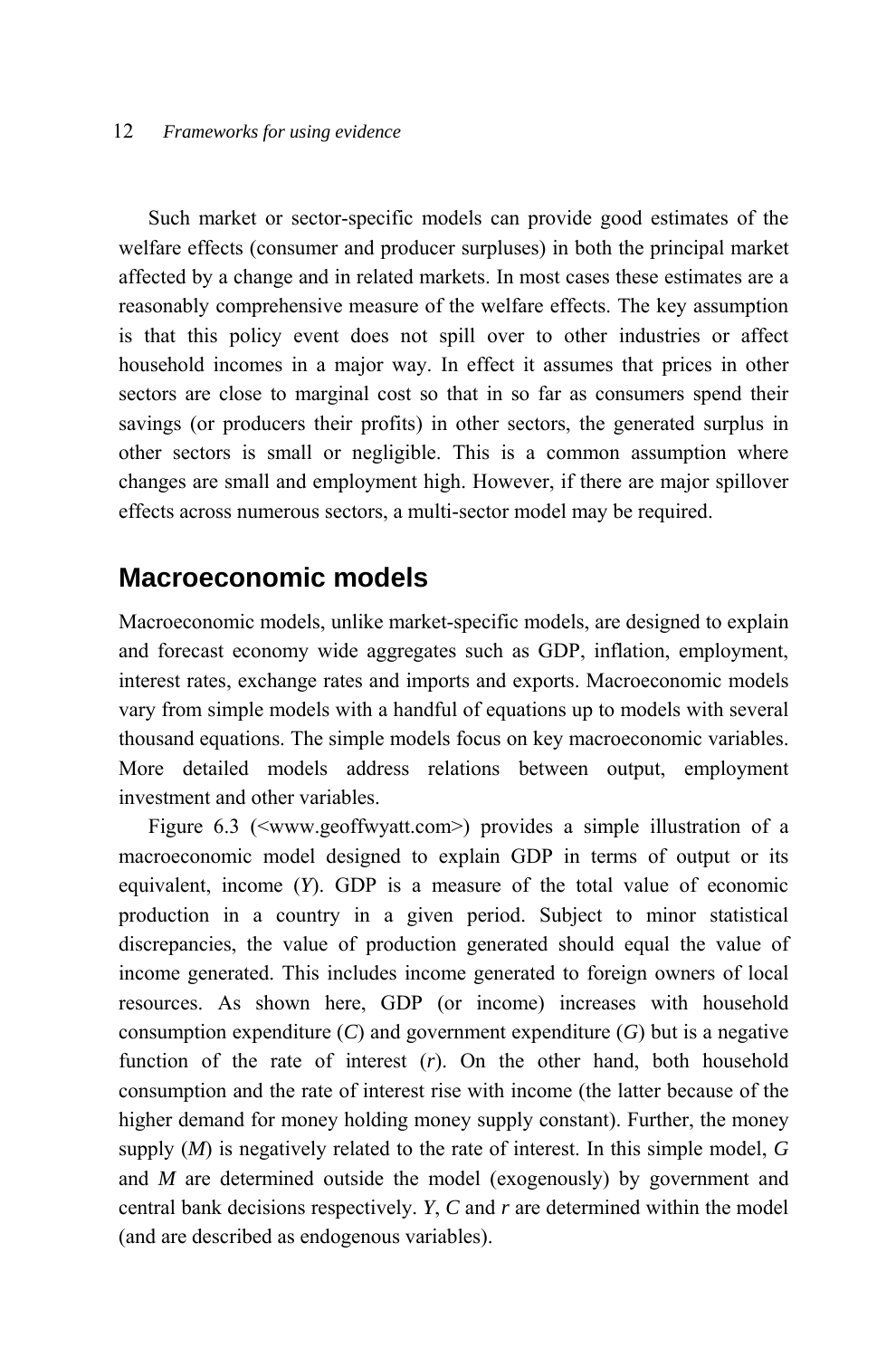**Figure 6.3** A simple macroeconomic model



Modern macroeconomic models consist of a large system of simultaneous equations relating macroeconomic variables. Australian examples include the Treasury's model (TRYM), the Monash and Econtech (Murphy) models, and the McKibbin and Sachs MSG multi-country model. The number of equations varies according to the level of disaggregation required. For example, the TRYM model consists of 26 behavioural equations, three behavioural identities, and 102 accounting identities. (The exact numbers vary as the model is modified.) These equations are generally specified according to some economic theory.

However, these macroeconomic models generally do not have a sector or industry breakdown. To relate macroeconomic changes to specific industries, such as tourism, macro models can be used in conjunction with sectoral models, with the macro-economic elements providing aggregate economy controls. Alternatively, as noted later in this chapter, they can be integrated with computable general equilibrium models so that the consequences of macroeconomic changes for the aviation and tourism sectors can be traced.

### **Multi-sector input–output models**

An input-output (I–O) model shows the demand and supply of goods in dollar terms across industries, and includes the household sector and imports and exports. In an I–O model, an increase in output by an industry requires an increase in inputs purchased by that industry. This then requires an increase in output by those industries supplying the inputs for the first industry, and these industries then require increases in their inputs to production. An I–O model traces and estimates these input requirements among industries.

Table 6.2 shows a simple transactions model with three industries and household and trade sectors. Such tables are typically developed from industry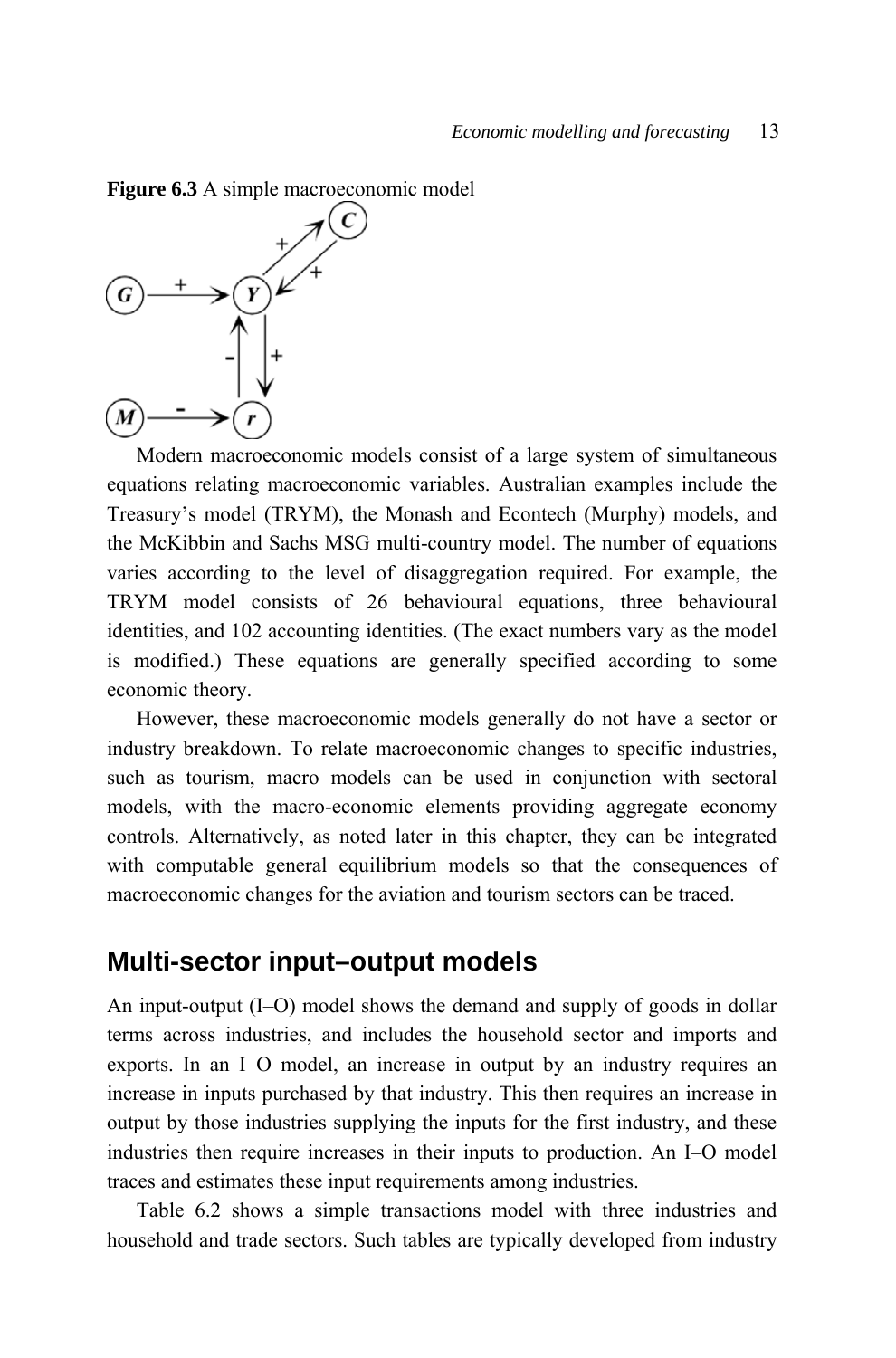survey data for a particular historic period. The sales (outputs) are shown along the rows and the purchases (inputs) down the columns. For each industry, the sales to other industries, households and exports must equal the purchases from other industries, labour and imports. Likewise labour sales (wages) must equal household purchases, and in equilibrium, exports equal imports.

Thus additional demand for output from industry A, due say to more tourists, will require extra inputs from industries B and C and extra inputs from labour as well as extra imports. The extra sales by industries B and C and the extra labour income will require in turn more inputs from each industry and more labour, and thus generate another round of expenditure.

|                   | Sales      |            |      |                       |          |       |
|-------------------|------------|------------|------|-----------------------|----------|-------|
| Inputs            | Industry A | Industry B |      | Industry C Households | Exports  | Total |
| Industry A        | $\theta$   | 300        | 100  | 600                   | $\theta$ | 1000  |
| <b>Industry B</b> | 100        | $\theta$   | 100  | 400                   | 1400     | 2000  |
| Industry C        | 100        | 300        | 0    | 600                   | 0        | 1000  |
| Labour            | 600        | 1200       | 400  | $\theta$              | 0        | 2200  |
| Imports           | <b>200</b> | 200        | 400  | 600                   | $\theta$ | 1400  |
| Total             | 1000       | 2000       | 1000 | 2200                  | 1400     |       |

**Table 6.2** A simple input–output transactions table

This process continues while industries can meet additional demands, and labour and other resources are available to increase production to meet this additional demand. Total generated output may be twice as high as the initial increase in expenditure on the output of the first industry. This ratio of the total output across industries to the initial increase is called a multiplier, which in this instance has a value of 2.0, or even higher.

Input–output models can be constructed for an economy as a whole or for regions or local areas. They can provide information about a range of variables of interest to decision-makers. In particular, they provide information about how values of industry outputs might change in the face of a *pre-specified* increase in demand in one particular industry, *assuming* that the required labour and capital is available to support this expansion. However, an I–O model does not explain where the extra labour and capital services come from. It simply computes the requirements. In so far as the results are interpreted as forecasts of output, it is assumed that the resources are available with no loss of existing output.

 I–O models cannot provide other types of information that might be of interest. For example, they cannot provide projections for numbers of tourists, expenditure per tourist or gross expenditure on tourism activities. On the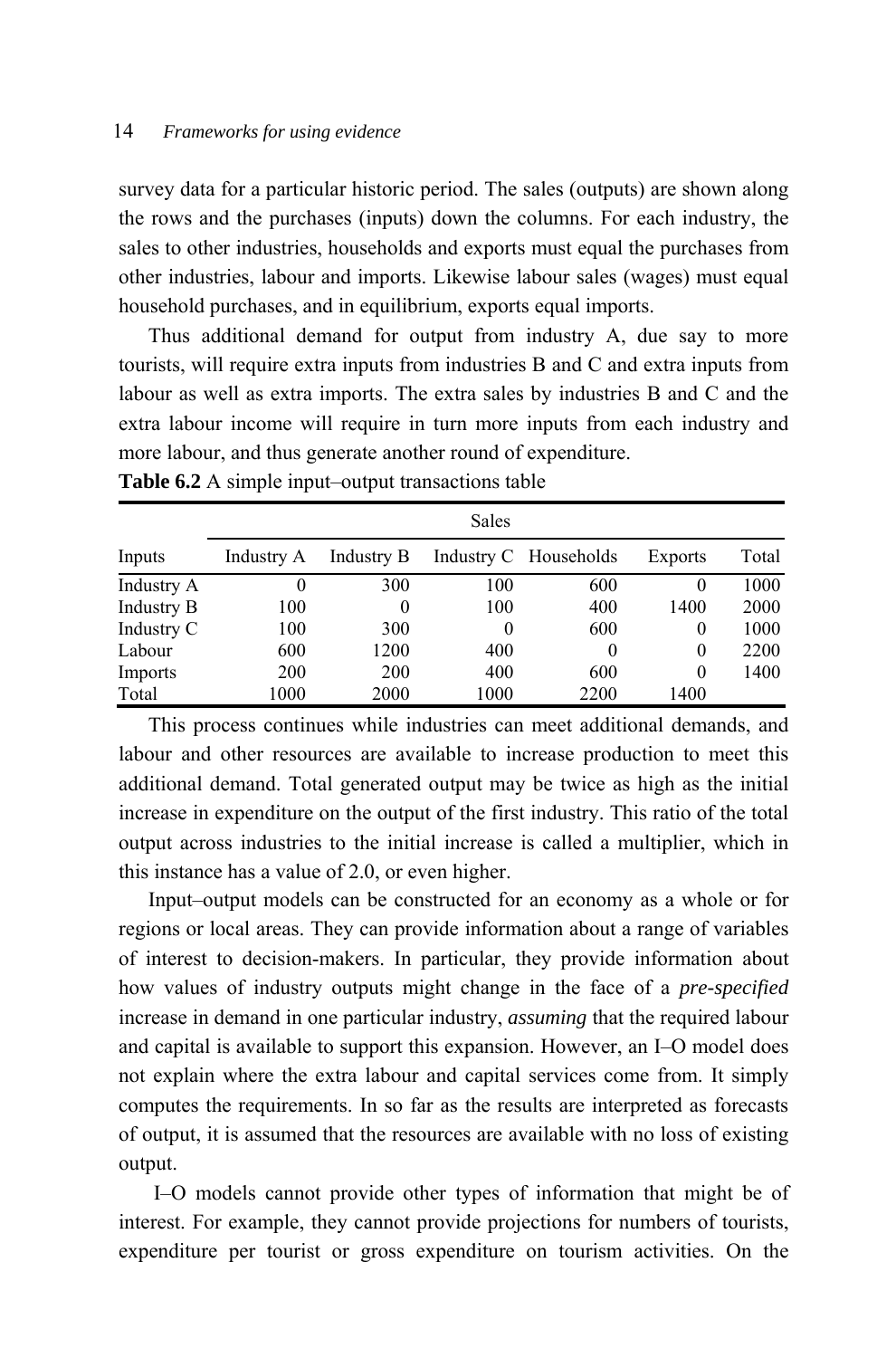contrary, they require assumptions to be made about these variables in order to provide the pre-specified increase in demand for tourism services. Nor do input–output models provide measures of economic wellbeing at the national or regional level.

# **Computable general equilibrium models**

Computable general equilibrium (CGE) models combine a national accounting framework, as described by a macroeconomic model, with an industry-level input–output model. The macroeconomic equations provide a balancing framework to ensure that the model satisfies resource constraints. Under the macroeconomic equations, there are numerous equations linking the industries to each other and specifying how production is determined (the production function) in each industry. The production function specifies how output varies with inputs, notably capital and labour. CGE models also have equations to explain household and business demand for goods, and allow for changes in relative prices, substitution in consumption and production between industries, and supply-side constraints.

A CGE model is typically estimated from a base year set of data with a large number of relationships between the variables in the economy. The model is generally assumed to represent an equilibrium economy. Changes to key variables are made and the effects chased through all sectors until another macroeconomic equilibrium is reached.

CGE models can explain:

- where the extra demand for an industry's services comes from;
- where additional labour and capital services might come from to meet that demand (including the industry they may come from); and
- how input ratios may change if the prices of those inputs change.

CGE models specify how demands and supplies for goods and services, capital and labour are kept in balance via price adjustment. For example, an increase in tourism demand can lead to an increase in supply of tourism services by allowing providers of these services to raise their prices and to attract more workers into their businesses.

Resources used in one sector have to come from another sector or, if there is unemployment, from an unemployed pool. A CGE model specifies the supply of labour and capital available. If there is significant unemployment, a small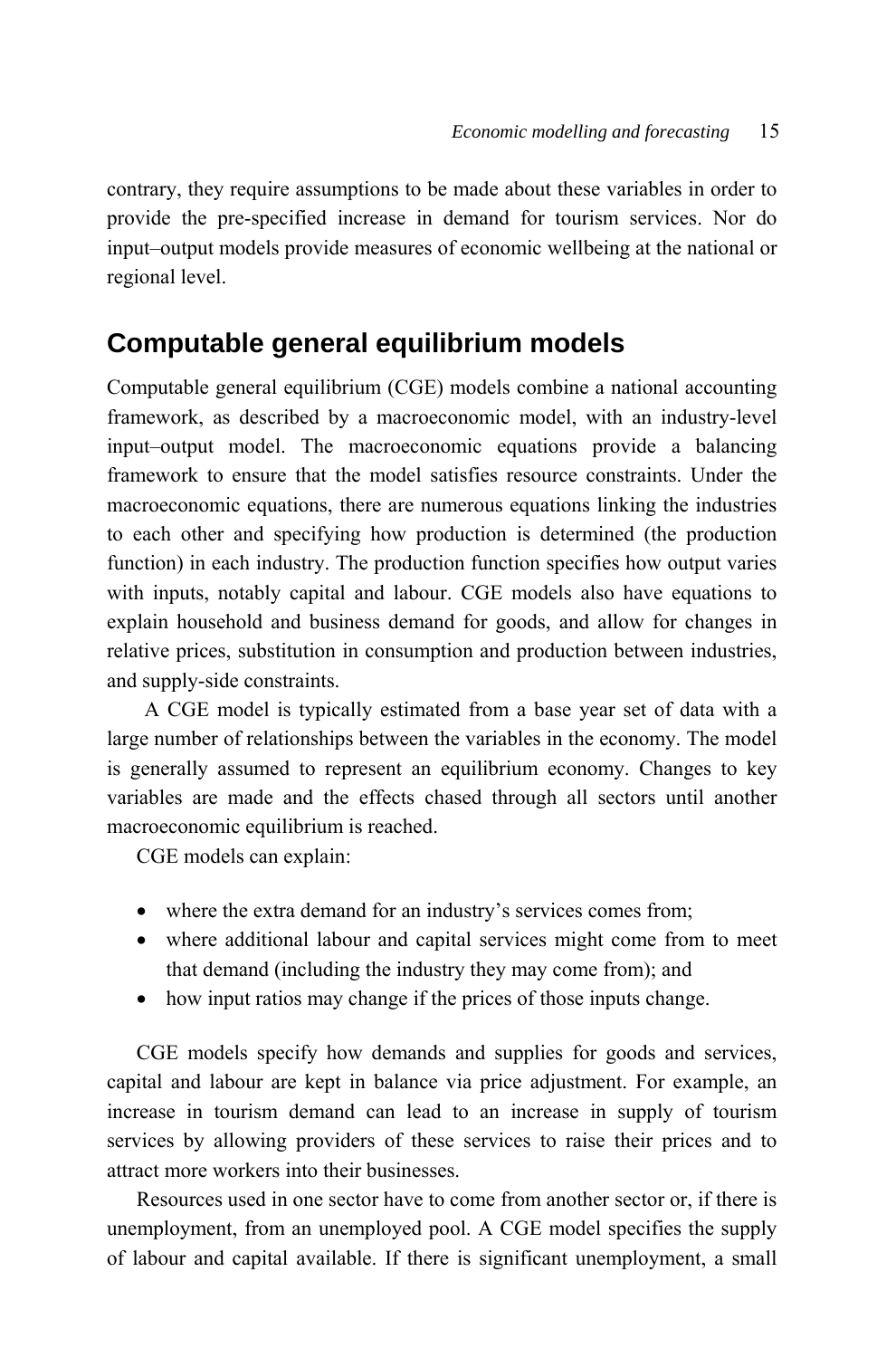tourism expansion may not lead to skills shortages. But if labour markets are tight, skills shortages may occur and hotels and other suppliers may need to offer higher wages to bid workers away from other parts of the economy. Assumptions about the availability of resources are critical to CGE forecasts.

Within CGE models, assumptions vary greatly. Critical assumptions are the nature of unit costs (whether industries have constant, falling or rising unit costs as the volume of production increases); whether additional capital comes from domestic saving or foreigners; and the availability and real opportunity cost of local labour.

CGE models can provide all the information that an input–output model can. They can also provide estimates of value added, wages and profits in an industry. They can model an industry-level impact and show the interactions *between* industries (or sectors). However, usually they do not show what happens *within* an industry or market. In such circumstances, a market-specific model is required.

Most CGE models can produce regional as well as national outputs. However, estimates of regional output can vary greatly as a result of different assumptions about inter-regional labour and capital mobility.

Generally CGE models focus on measures of economic activity rather than on explicit measures of economic welfare. However, it is usually possible with care to decompose changes in the model into the value of consumer surpluses; producer surpluses; terms of trade effects; technical change effects; endowment effects; and net payments to foreigners (these effects are similar to those from market-specific models). However, CGE models generally do not account for the real opportunity cost of labour (when workers have leisure or occupational preferences) or for non-market (environmental) effects.

# **Strengths, weaknesses and applications of the models**

Table 6.3 provides a summary of the major strengths and weaknesses of the major types of models. Important summary points contained in this table are as follows:

 Univariate time series models are used for forecasting variables where the past structure of that variable is likely to dominate outcomes. They can also be extended to test causation and its direction with other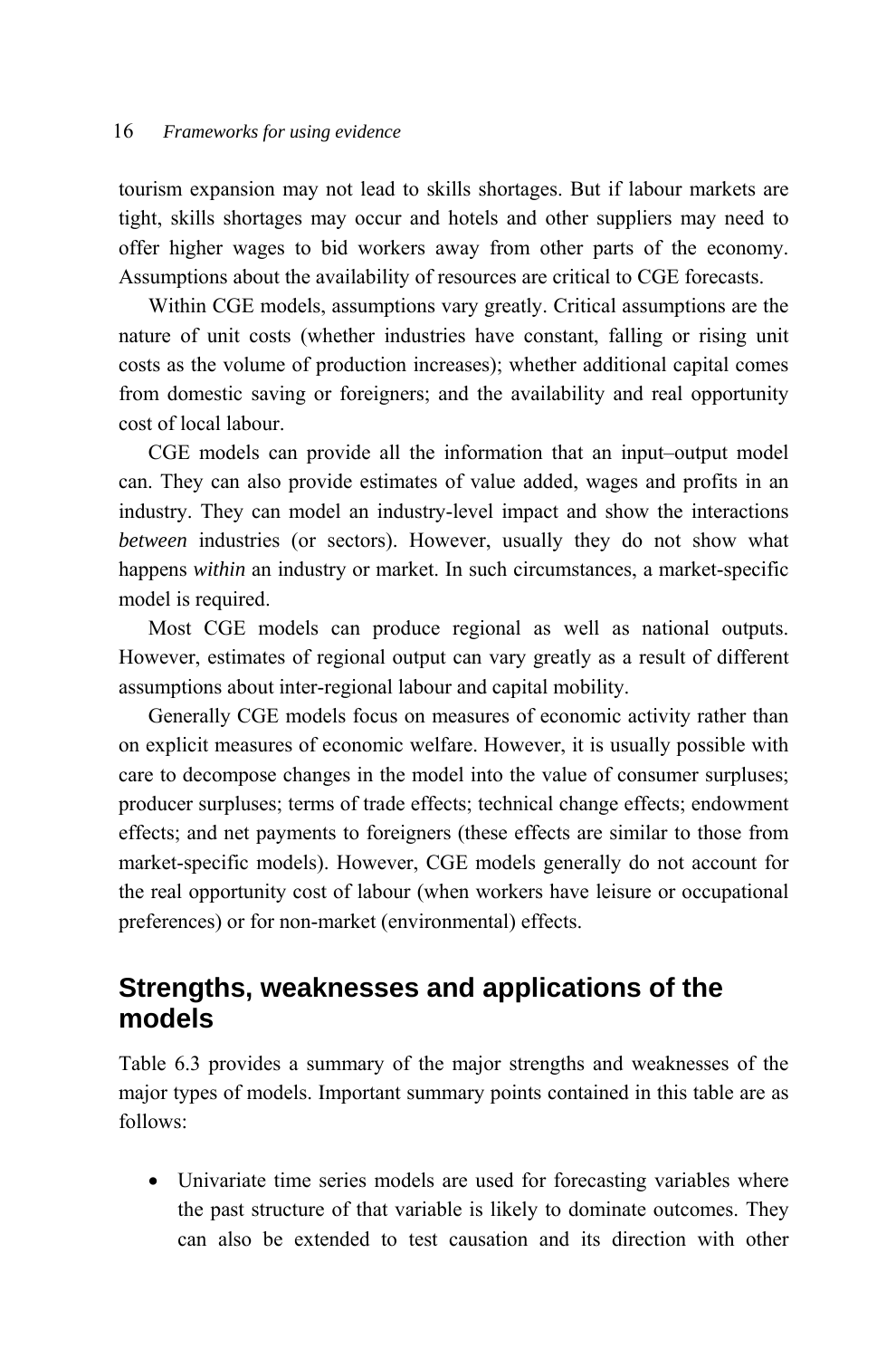#### variables.

|  |  | Table 6.3 Summary of major features of models |  |
|--|--|-----------------------------------------------|--|
|  |  |                                               |  |

| Model type                                                | Strengths                                                                                                                                                                                                                | Weaknesses                                                                                                                                                                                                                                                                       | Applications                                                                                                                                                                                                                                                    |
|-----------------------------------------------------------|--------------------------------------------------------------------------------------------------------------------------------------------------------------------------------------------------------------------------|----------------------------------------------------------------------------------------------------------------------------------------------------------------------------------------------------------------------------------------------------------------------------------|-----------------------------------------------------------------------------------------------------------------------------------------------------------------------------------------------------------------------------------------------------------------|
| Time series<br>models<br>(univariate and<br>multivariate) | Do not depend upon<br>theoretical structures or<br>upon data beyond the<br>variable of interest.                                                                                                                         | Not directed at<br>comprehensive analysis<br>of behaviour and<br>relationships.                                                                                                                                                                                                  | Major use is for<br>forecasting variables<br>where past structure is<br>likely to dominate<br>outcomes.                                                                                                                                                         |
| Multivariate<br>structural<br>estimation<br>models        | Provide estimates of<br>magnitude of underlying<br>relationships within an<br>industry and diagnostics<br>for model's accuracy in<br>representing past<br>behavior.                                                      | Miss any flow-on effects<br>and feedbacks outside the<br>industry; subject to a<br>range of problems in<br>measuring and isolating<br>all relevant variables.                                                                                                                    | Trace impacts of major<br>events and changes<br>through an industry. Can<br>be used for analysis and<br>forecasts. Do not provide<br>welfare measures.                                                                                                          |
| Market-specific<br>models                                 | Market-specific models<br>focus on key details and<br>primary effects. They use<br>well-understood demand<br>and cost functions and<br>produce transparent<br>results. Welfare effects<br>are readily estimated.         | A partial equilibrium<br>model may miss flow-on<br>effects and feedbacks<br>outside the industry.<br>Relies upon external<br>rather than own<br>estimation of the<br>magnitude of the internal<br>relationships.                                                                 | These models are the<br>most direct and cost-<br>effective way to analyse<br>and forecast effects in a<br>single market. They can<br>produce inputs to CGE<br>models and use outputs<br>from CGE models.                                                        |
| Input-output<br>models                                    | The models track inter-<br>industry relationships and or resource constraints<br>knock-on effects.                                                                                                                       | Models contain no prices<br>and assume effects are<br>fixed with no behaviour<br>adjustments. Poor for<br>forecasting as too many<br>variables are kept<br>constant.                                                                                                             | May be used to estimate<br>impacts of major events<br>and regional impacts, but<br>only with considerable<br>caution and explicit notes<br>on limitations.                                                                                                      |
| CGE models                                                | Good CGE models track<br>inter-industry<br>relationships, are based<br>on realistic behavioural<br>assumptions, and allow<br>for resource constraints<br>and prices. Can provide<br>fully simulated economic<br>impacts. | CGE models require<br>substantial detailed<br>modelled inputs. Model<br>assumptions regarding<br>scale effects, adjustment<br>mechanisms, and labour<br>supply need scrutiny.<br>Modelling often seems<br>black box to non-expert<br>users. May be overkill for<br>small changes | Can model industry-wide<br>effects, regional or<br>national impacts of major<br>changes. Good for<br>conditional forecasting,<br>but less so for<br>unconditional forecasts<br>and for time paths. Can<br>provide welfare estimates<br>but only with much care. |

- Multivariate structural models trace impacts and outcomes of major events, activities and changes through an industry and for different components of the industry. They can be used for analysis and forecasts. They do not provide welfare measures.
- Market-specific models are the most direct and cost-effective models for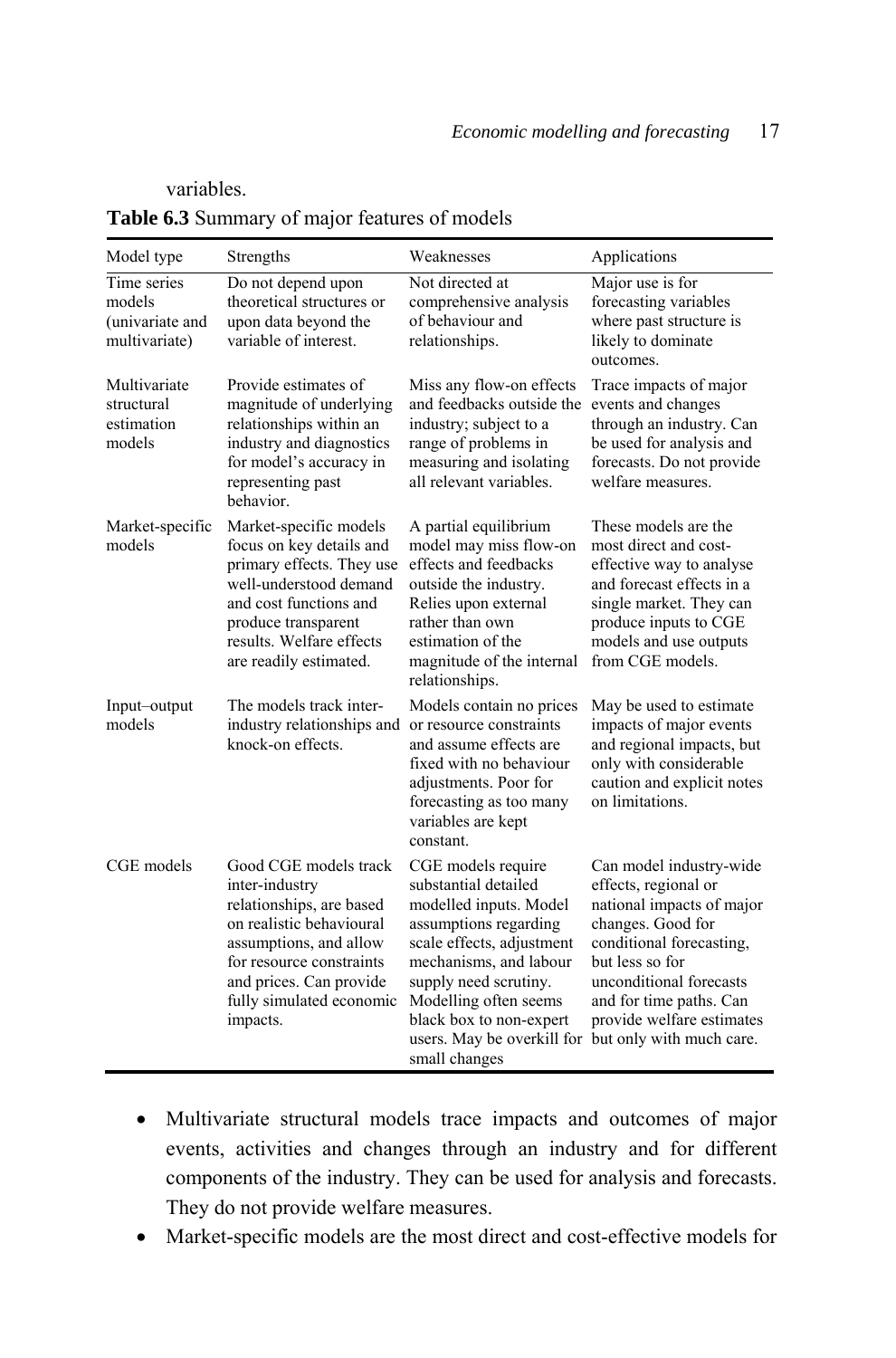analysing effects in a single market and some related markets. They can provide forecasts and estimate welfare effects. They can also produce inputs to CGE models and use outputs from CGE models.

- Input–output models may be used to estimate impacts of major events and regional impacts, but only with considerable caution and explicit notes on limitations.
- CGE models can model industry-wide effects, inter-industry effects, and national or regional impacts of major economic changes. They can also provide welfare estimates, but these need to be decomposed and explained. However, the results are often very sensitive to externally imposed economic assumptions.

# **Using a combination of models**

We emphasised early in this chapter that the model of choice depends on the task at hand. For example, if the task is to forecast tourist numbers or expenditure for commercial purposes, a multivariate structural estimation model or a time series model is likely to be the model of choice. If the task is principally to analyse the economic and welfare effects of a change in one or two sectors with minimal spillover effects to other sectors, as is the case for minor policy changes in the aviation sector (such as a change in night curfew hours), a market-specific model is appropriate. However, this may still draw on a structural estimation or time series model to provide some inputs.

Matters are more complex when multiple sectors are involved (as may occur when a new airline is added to a route or a new route is introduced to an airport), and when both forecasts of economic activity and estimates of welfare effects are required. Here, as shown in Figure 6.4, there are three main approaches. These approaches do not have formal names. For convenience they are labelled below as the traditional approach, the mixed approach, and the comprehensive integrated approach. Importantly, in each case the starting point is likely to be estimates derived from a primary market-specific aviation model, drawing on relevant estimation methods.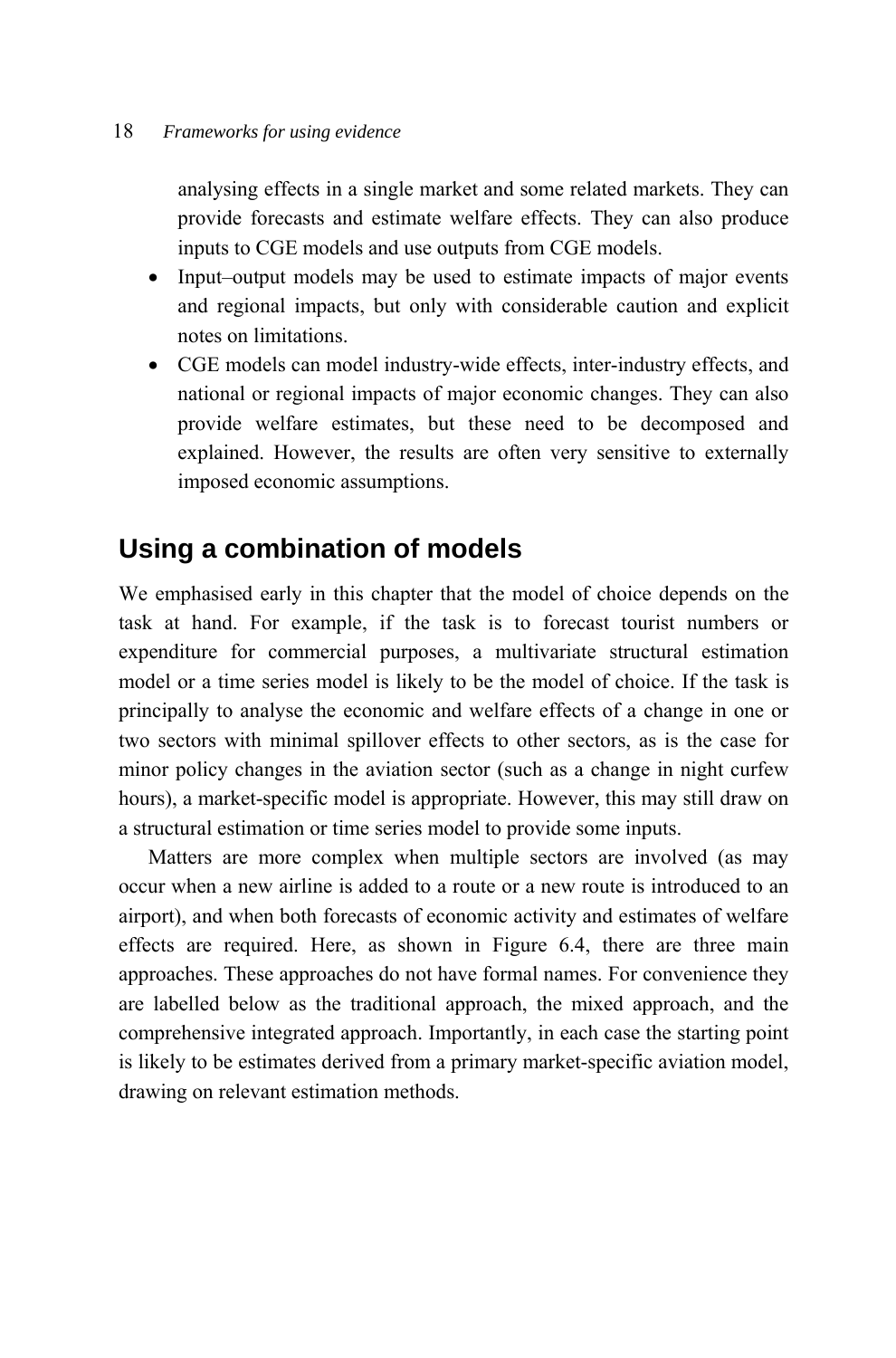

**Figure 6.4** Approaches to estimating economic activity and welfare effects

### **Traditional approach**

In this approach, the analyst estimates the consumer and producer surpluses in the principal market and, separately, the net benefits in the related tourism markets from other sources, and adds these effects together. Other sources may be the analyst's own estimates of the net benefits in the tourism market using a market-specific model for that sector or estimates derived from results from existing CGE model work. This approach is commonly used in multi-modal transport studies, where estimates of effects in the primary mode (say aviation or rail) are estimated first and the estimated spillover effects on other modes are added in.

For many applications this approach provides robust, reasonably accurate and comprehensive answers. However, a market-specific analysis of the tourism sector does not pick up the spillovers, and reliance on existing CGE outputs may not pick up on the circumstances of the particular case under study.

### **Mixed approach**

Under this approach, the analyst inputs the estimated primary market effects into a CGE model and takes the outputs of the CGE model for the tourism sector back into account in summing the primary and related effects. A simple model of the relevant primary markets can be estimated, using information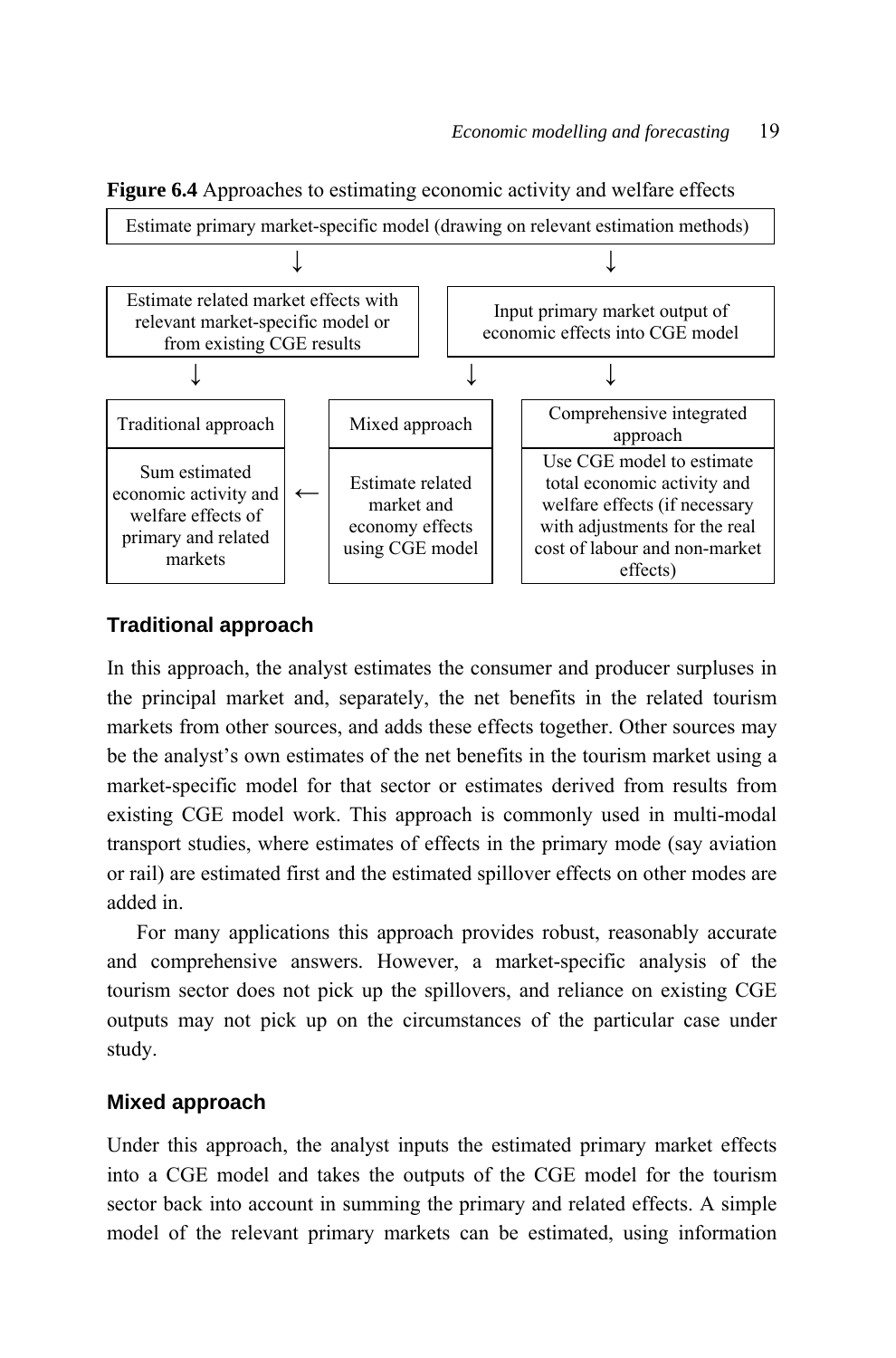about airline costs, elasticities of demand for air travel and tourism, and tourism expenditure levels and patterns. This model can also provide estimates of changes in tourism demand etc. as inputs to a CGE model. The changes in tourism expenditure can be fed directly into a CGE model with a tourism sector. If the CGE model does not possess this sector, the impacts on individual industries must be specified as inputs. The CGE model will produce estimates of changes in key variables such as Gross Domestic Product, Gross National Product (GNP) and Gross Social Product (GSP). Further adjustments will need to be made to produce estimates of changes in net benefits with changes in factors used.

The estimates provided by the aviation and CGE model can then be combined to obtain estimates of overall changes in welfare, consumer surplus, employment and other variables of interest. This approach can produce the same range of outputs as the more comprehensive approach below, though some estimates are less rigorous and more approximate. The mixed approach is useful when modelling the full secondary effects is important and an existing CGE model can be readily used.

#### **Comprehensive integrated approach**

Under this approach, the estimated primary market effects are used as inputs into a CGE model; the CGE model is then used to estimate the full economic activity and welfare effects. This approach involves a detailed industry-specific model, such as an aviation model, linked in with an advanced CGE model. The aviation model would incorporate demand and cost functions, along with the capability to explore behavioural issues (such as how airlines compete). The CGE model would incorporate an explicit welfare measurement module as well as shadow prices of any inputs, like labour, which might vary. It would also incorporate a detailed tourism sector.

Such a model could incorporate a detailed aviation industry, but detail at the level necessary for useful analysis may make the model expensive and cumbersome. It would be better to tailor aviation models to the problem at hand. Thus the aviation model used would differ if the issue were one of extra flights from China rather than of a trans-Tasman strategic alliance.

However, the aviation and the CGE models would be closely linked. The aviation model would provide, inter alia, estimates of the changes in inbound and outbound tourism numbers and expenditures, including, if necessary, estimates of direct arrivals and departures through a gateway and the impacts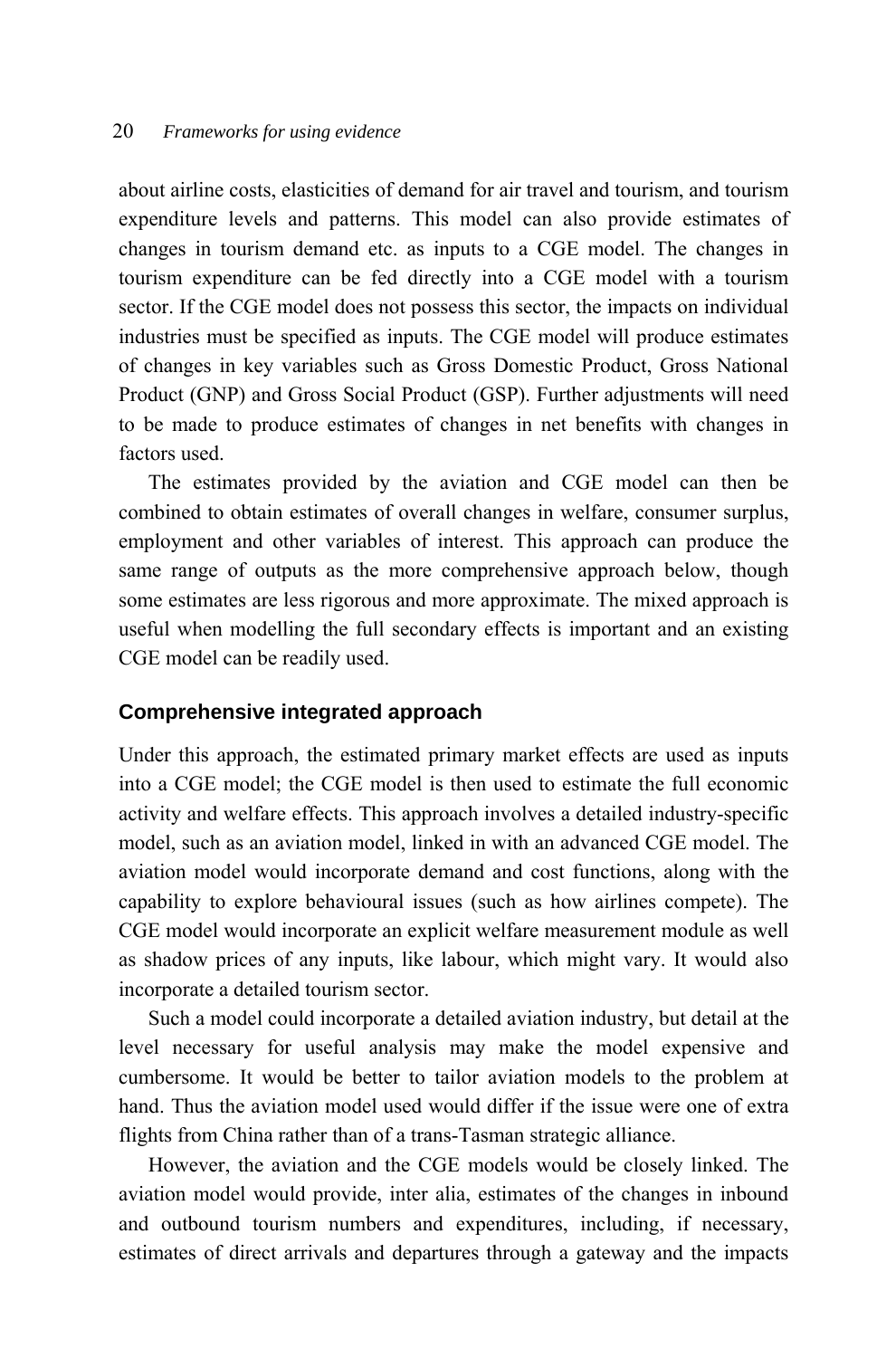on indirect flows through other gateways. It would also provide estimates of the change in the demand for home-provided aviation industry services.

Combining the results of these linked models could give a range of outputs of interest, including:

- estimates of the welfare gains to Australia or a state as a result of the change;
- gains to consumers of air transport (home and foreign) as a result of the change;
- impacts on the airline industry in terms of demand and profits;
- impacts on national and state GDP/GSP and employment;
- impacts on tourism industry output, profits and employment; and
- changes in federal and state taxes.

This approach may be regarded as the gold standard, especially for major economic events or policies. However, it requires sophisticated analysis of large numbers of assumptions, and the welfare affects must be analysed carefully.

Thus, the different types of economic models are not mutually exclusive. Outputs from forecasting models are often inputs to market-specifc and general economy models, and outputs from market-specifc models are often used as inputs to general economy models. Applications by government or industry may draw on more than one of these kinds of models.

Modelling of the aviation and transport industries illustrates the way that models are used in combination to generate desired outputs. Many studies of air transport liberalisation are based on a market-specific approach to estimating outcomes and assessing the gains. The reports by the Productivity Commission (1998) and by Gregan and Johnson (1999) are examples of a market-specific approach. The latter constructed a model of airline activity along a particular international route structure. Its treatment of demand and supply along those routes was considerably more complex than it would be in a typical CGE model. However, these studies did not evaluate welfare effects. On the other hand, Forsyth (2005b) provides a market-specific analysis of the aviation sector supplemented by estimates of tourism benefits derived from CGE modelling.

Traditionally, input–output models were the most common form of model used to estimate the economic activity effects of aviation and tourism (separately or combined), both nationally and, more especially, at regional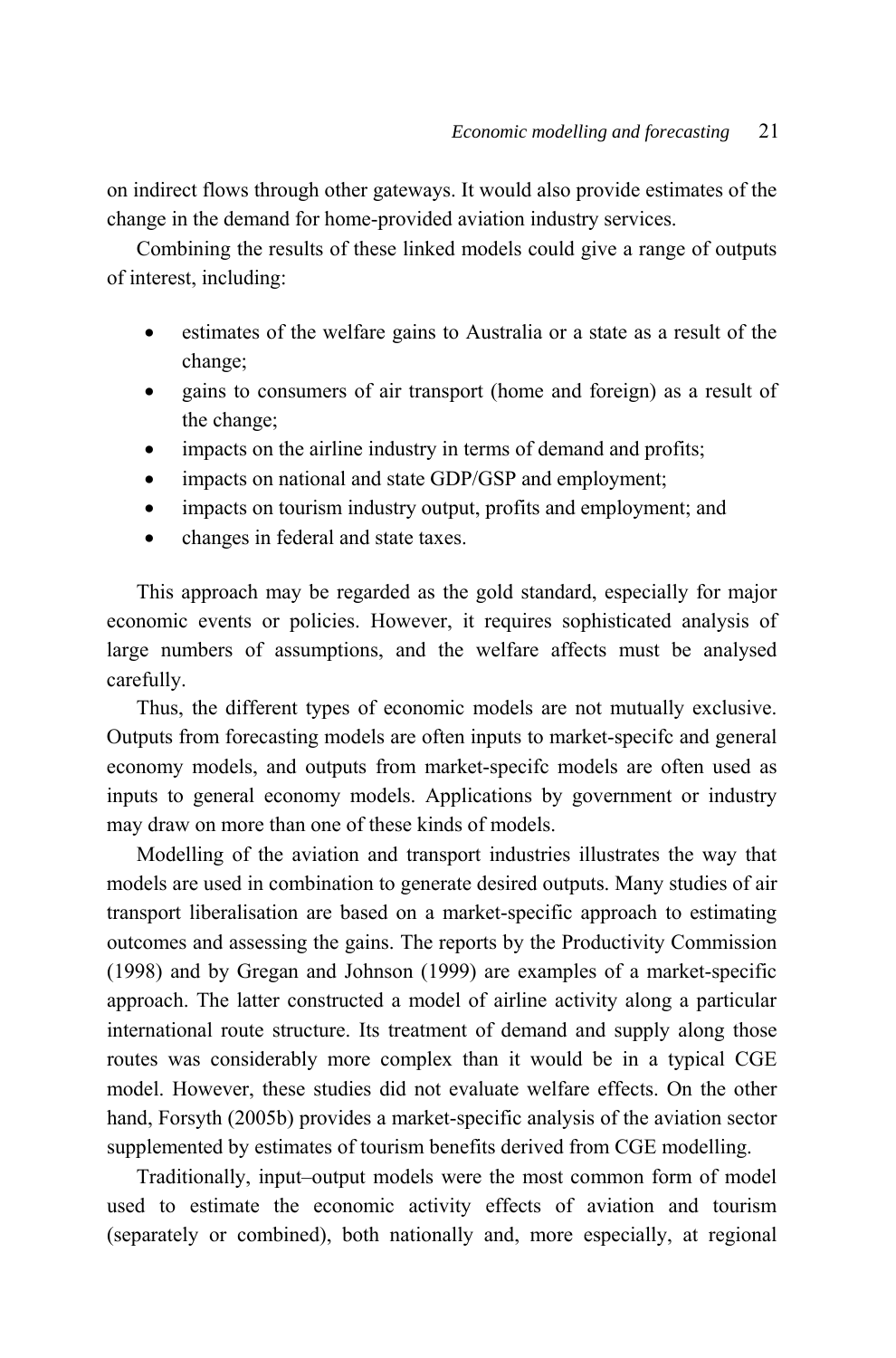levels. Dwyer et al (2000) cite numerous of input–output studies of the economic effects of tourism, especially in the 1980s and 1990s.

Structural models have been used in tourism and aviation analysis from time to time, such as Gregan and Johnson (1999) for the Productivity Commission and the Tourism Forecasting Committee for its regular forecasts for international visitor arrivals, domestic visitor activity, outbound departures and export earnings. Another study by Oxford Economic Forecasting (1999) is a hybrid work. The report straps an input–output set of estimates for the aviation industry on to a macroeconomic model with standard consumption and investment regression equations and time series regressions relating air travel to GDP.

But the potential for use of univariate time series analysis and other nonstructural models has apparently yet to be picked up in this area. In the tourism and aviation industries, the method could give precise short-term forecasts on key variables such as fuel prices or consumer expenditure in aggregate or, especially, for market segments, particularly where there are no major known changes in train in relation to structure of the market or impacts on the market. Superior accuracy in 'business as usual' forecasts, where only the forecast itself is needed (for example, for inventory management or casual workforce hiring) can be provided usefully and economically by univariate methods.

A range of regression-based estimation models have been used in tourism and aviation analysis. A common model is the discrete choice model used to analyse customer responses to different product characteristics, for example, flight frequency, in-flight service characteristics, plane size and configuration (Louviere, Hensher and Swait 2000). This is especially appropriate for business planning by service providers in public and private business spheres. Rail corporations, government airlines and private transport operators, for example, need to know what aspects of the bundles of service they offer are valued in what ways by consumers. Focus groups and other qualitative market research techniques can assist, along with the intuition and experience of executives, but for major reconfigurations by major organisations it can be helpful to move to more precise formal methods.

The tourism and aviation literature has also occasionally called upon estimated regressions prepared for other purposes to impute impacts from the sector. Oxford Economic Forecasting (1999) adapts a general purpose macroeconomic model for the whole economy to incorporate a detailed tourism and aviation component, which uses results from direct estimation studies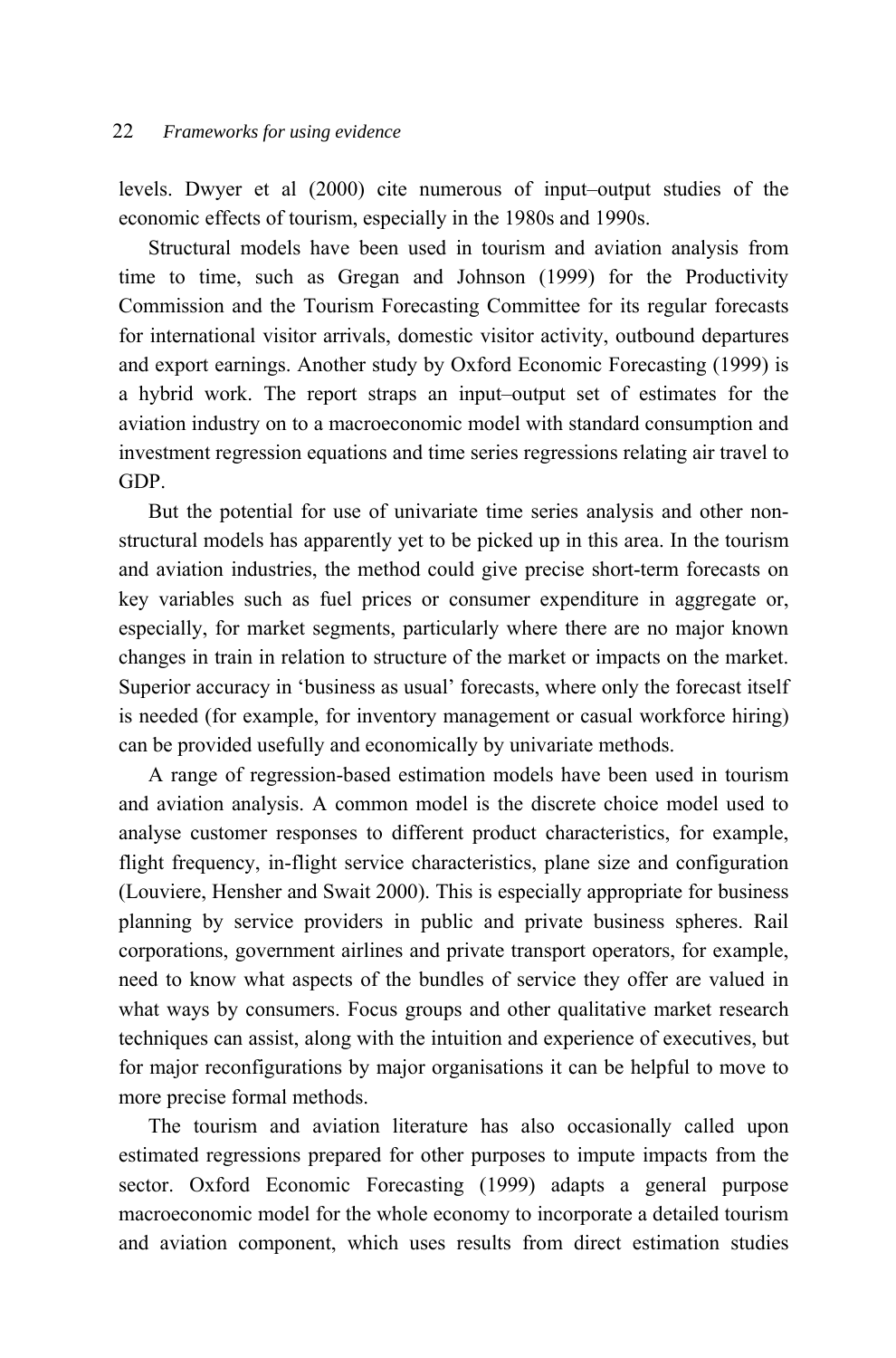elsewhere to establish that aviation has had a positive effect on the productivity of other sectors.

In terms of multivariate models, the work of the Tourism Forecasting Committee should be mentioned. Tourism Australia releases detailed forecasts of a range of variables or activities of relevance to industry and governments (Tourism Forecasting Committee 2005). The forecasts are described as 'consensus' forecasts of activity across international, domestic and outbound tourism sectors, based upon a first stage of economic modelling looking at income, seasonality, as well as significant events impacting on source markets. This involves direct structural estimation, and subsequent 'qualitative' adjustments made after expert evaluation of the model forecasts, particularly in relation to matters not easily represented in the formal modelling process.

In Australia there has been active development of CGE models for estimating aviation and tourism effects. The Industry Commission (1996) estimated output results of the Monash CGE model for moving the Grand Prix from Adelaide to Melbourne. This did not include a formal welfare evaluation. Econtech (2001) used its in-house model to estimate the GDP effects of the decline in flying due to the 11 September 2001 New York attack and the collapse of Ansett. But, again, there is no welfare analysis. Woollett, Townsend & Watts (2002) developed a one-off CGE model specifically to estimate the effects of tourism in Queensland. The consulting firm NECG (2002) also made extensive use of CGE modelling to present the case for the Qantas/Air New Zealand alliance across the Tasman, although not without criticism.

# **Conclusion**

For many policy evaluations, including for modelling aviation and tourism, market-specific models are the most direct and useful models. When spillovers are small, market-specific estimates can provide practical and robust results. These results may be combined with existing CGE results to estimate secondary effects.

In any case, an industry specific model is generally needed to capture the specifics of proposed changes, such as the changes in inbound and outbound air travel and the change in profitability of the airline industry, as inputs to a multisector CGE model. Where there are significant sectoral spillovers, a CGE model is needed to capture the full changes nationally or regionally. Input– output models are not sufficient for this purpose in most cases, although they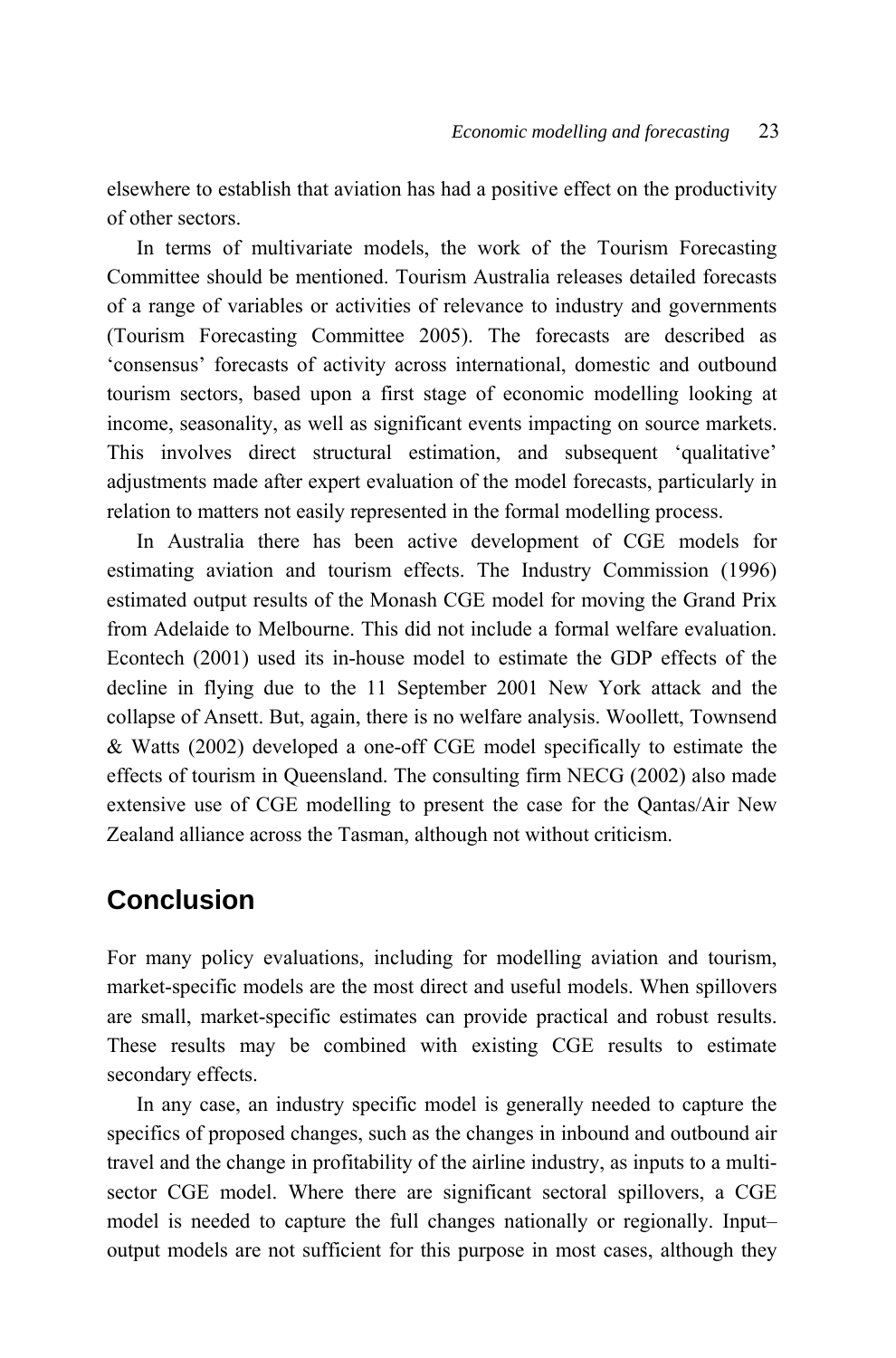may be relevant in some regional analyses.

# **References**

- Blake, A (2000) *The Economic Effects of Tourism in Spain*, Tourism and Travel Research Institute Discussion Paper 2001/2.
- Blake, A, Durbarry, R, Sinclair, M, and Sugiyarto, G (2000) *Modelling Tourism and Travel using Tourism Satellite Accounts and Tourism Policy and Forecasting Models*, <www.nottingham.ac.uk/trri>.
- Blake, A, Durbarry, R, Sinclair, T and Sugiyarto, G (2001) *Modelling Tourism and Travel Using Tourism Satellite Accounts and Tourism Policy and Forecasting Models*, Tourism and Travel Research Institute Discussion Paper, 2001/4.
- Blake, A, Sinclair, T and Sugiyarto, G (2003) Quantifying the impact of foot and mouth disease on tourism and the UK economy, *Tourism Economics*, 9 (4), 449-465.
- Dixon, P and Rimmer, M (2002) *Dynamic, General Equilibrium Modelling for Forecasting and Policy: A Practical Guide and Documentation of MONASH*, Amsterdam, North-Holland.
- Dwyer, L, Forsyth, P, Madden, J & Spurr, R (2000) Economic impact of inbound tourism under different assumptions about the macroeconomy, *Current Issues in Tourism,* **(**3)4: 325-363.
- Dwyer, L, Forsyth, P, Spurr, R & Ho, T (2005) *Economic Impacts and Benefits of Tourism in Australia: A General Equilibrium Approach*, Sustainable Tourism Collaborative Research Centre, Sustainable Tourism Monograph Series, February (M2RNSW model).
- Economic Research Associates (2003) *Aviation in California: Benefits to an Economy and Way of Life*, report prepared for Division of Aeronautics, Department of Transportation, California
- Econtech (2001) *Economic Effects of the Recent Tourism-Related Events on the Tourism Sector of the Economy*, report prepared for the Department of Industry, Science and Resources.
- Forsyth, P (2005a) *Tourism Benefits and Aviation Policy*, Martin Kunz Memorial Lecture, mimeo, Hamburg Aviation Conference.
- Forsyth, P (2005b) *Promoting Competition in Trans-Pacific Aviation*, Monash University, mimeo.
- Gillis, C (2005) *Economic Impact Model: General Aviation Airports*, GA/Non-Hub AAAE Meeting.
- Gregan, T and Johnson, M (1999) *Impacts of Competition Enhancing Air Services Agreements: A Network Modelling Approach*, Productivity Commission Staff Research Paper, Ausinfo, Canberra.
- Industry Commission (1996) *Report on Tourism Accommodation and Training*, Industry Commission, Canberra and Melbourne.